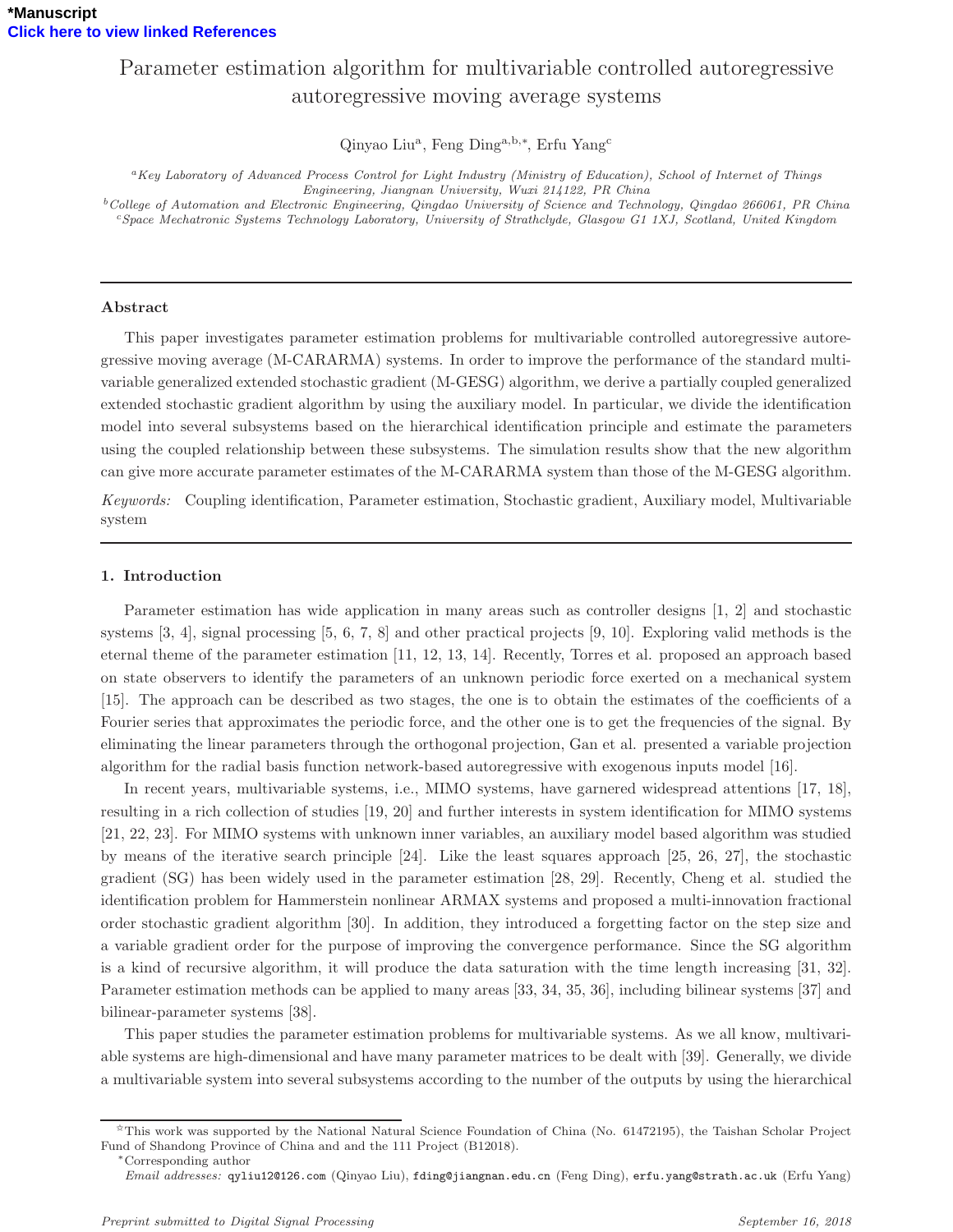identification principle [40, 41]. However, each subsystem contains a same parameter vector after the decomposition. In order to cut down the redundant computation, the coupling identification concept is employed to estimate the parameters [42]. With regard to the unknown variables, we establish the auxiliary models and replace the unknown variables with the outputs of the auxiliary models [43, 44]. The main contributions of this paper lie in the following aspects.

- This paper decomposes a multivariable controlled autoregressive autoregressive moving average (M-CARARMA) system into several subsystems by means of the hierarchical identification principle.
- A partially coupled generalized extended stochastic gradient (PC-GESG) algorithm is derived for M-CARARMA systems by using the coupling concept and the auxiliary model.
- The proposed PC-GESG algorithm has a higher computational efficiency than the multivariable generalized extended stochastic gradient (M-GESG) algorithm.
- The parameter estimates given by the PC-GESG algorithm are more accurate than those given by the M-GESG algorithm under the same noise level. In addition, the forgetting factor partially generalized extended stochastic gradient (FF-PC-GESG) algorithm can achieve better performance than the PC-GESG algorithm.

The rest of this paper is organized as follows. In Section 2, we give some definitions and the identification model for the M-CARARMA system. Section 3 proposes the M-GESG algorithm for comparison. Section 4 divides the system into several subsystems and presents the PC-GESG algorithm by employing the coupling concept. Section 5 shows the results of numerical simulations to assess the performance of the proposed methods. Finally, we offer some concluding remarks in Section 6.

#### 2. Problem formulation

Let us introduce some symbols. " $A =: X$ " or " $X := A$ " stands for "A is defined as X"; the superscript T stands for the vector/matrix transpose; the symbol  $I_m$  denotes an identity matrix of sizes  $m \times m$ ;  $\mathbf{1}_m$  stands for an m-dimensional column vector whose elements are 1;  $\mathbf{1}_{m \times n}$  represents a matrix of size  $m \times n$  whose elements are 1; the symbol  $\otimes$  represents the Kronecker product, for example,  $\mathbf{A} := a_{ij} \in \mathbb{R}^{m \times n}$ ,  $\mathbf{B} := b_{ij} \in \mathbb{R}^{p \times q}$ ,  $A \otimes B = [a_{ij}B] \in \mathbb{R}^{(mp)\times(nq)}$ , in general,  $A \otimes B \neq B \otimes A$ ; col[X] is defined as the vector formed by all columns of matrix X arranged in order, for example,  $X := [x_1, x_2, \dots, x_n] \in \mathbb{R}^{m \times n}$ ,  $x_i \in \mathbb{R}^m$   $(i = 1, 2, \dots, n)$ ,  $\text{col}[\bm{X}] := [\bm{x}_1^{\scriptscriptstyle{\text{T}}}, \bm{x}_2^{\scriptscriptstyle{\text{T}}}, \cdots, \bm{x}_n^{\scriptscriptstyle{\text{T}}}]^{\scriptscriptstyle{\text{T}}} \in \mathbb{R}^{mn}$ ;  $\hat{\bm{\theta}}(t)$  denotes the estimate of  $\bm{\theta}$  at time t; the norm of a matrix (or a column vector) X is defined by  $||X||^2 := \text{tr}[XX^T]$ .

A multiple-input multiple-output (MIMO) system with the colored noise is given by

$$
\mathbf{A}(z)\mathbf{y}(t) = \mathbf{B}(z)\mathbf{u}(t) + \mathbf{w}(t),\tag{1}
$$

where  $\mathbf{y}(t) := [y_1(t), y_2(t), \dots, y_m(t)]^T \in \mathbb{R}^m$  refers to the m-dimensional output vector,  $\mathbf{u}(t) := [u_1(t), u_2(t), \dots, u_m(t)]^T$  $\cdots, u_r(t)$ <sup>T</sup>  $\in \mathbb{R}^r$  denotes the r-dimensional input vector,  $A(z)$  and  $B(z)$  are matrix polynomials in the unit backward shift operator  $z^{-1}$   $[z^{-1}u(t) = u(t-1)]$ , and

$$
A(z) := I_m + A_1 z^{-1} + A_2 z^{-2} + \cdots + A_{n_a} z^{-n_a}, \ A_i \in \mathbb{R}^{m \times m},
$$
  

$$
B(z) := B_1 z^{-1} + B_2 z^{-2} + \cdots + B_{n_b} z^{-n_b}, \ B_i \in \mathbb{R}^{m \times r},
$$

 $\mathbf{w}(t) := [w_1(t), w_2(t), \dots, w_m(t)]^{\text{T}} \in \mathbb{R}^m$  is taken as an autoregressive moving average (ARMA) process of a white noise vector  $\mathbf{v}(t) := [v_1(t), v_2(t), \cdots, v_m(t)]^T \in \mathbb{R}^m$ .

When the  $w(t)$  is an ARMA process, there are four cases available for the description of the noise term.

1) The first form is  $w(t) = C^{-1}(z)D(z)v(t)$ , where  $C(z)$  and  $D(z)$  are matrix polynomials in  $z^{-1}$ , and they are defined as

$$
C(z) := I + C_1 z^{-1} + C_2 z^{-2} + \cdots + C_{n_c} z^{-n_c}, \ C_i \in \mathbb{R}^{m \times m},
$$
  

$$
D(z) := I + D_1 z^{-1} + D_2 z^{-2} + \cdots + D_{n_d} z^{-n_d}, \ D_i \in \mathbb{R}^{m \times m}.
$$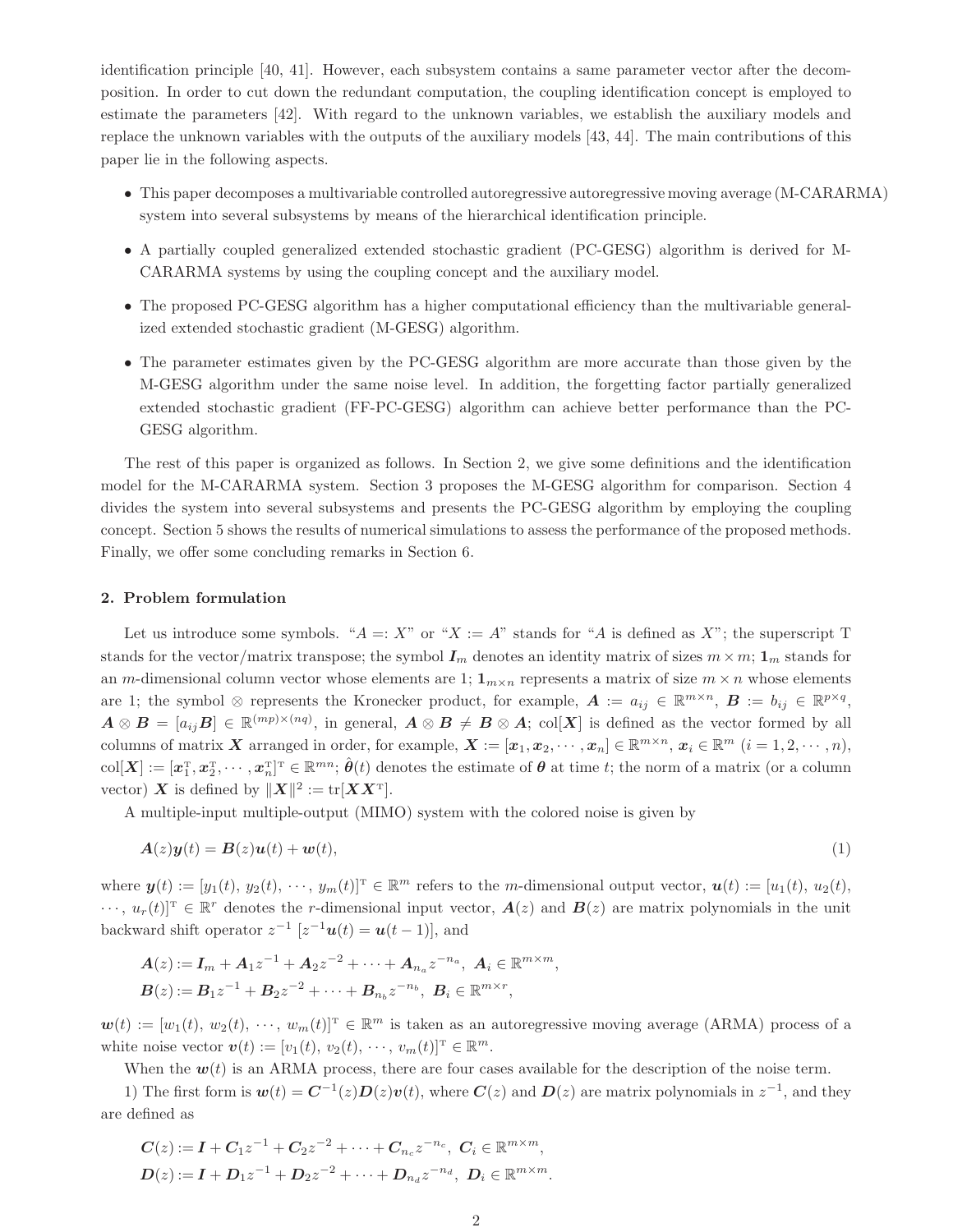2) The second form is

$$
\mathbf{w}(t) = \frac{d(z)}{c(z)} \mathbf{v}(t),\tag{2}
$$

where  $c(z)$  and  $d(z)$  are scalar polynomials in  $z^{-1}$ , and they are expressed as

$$
c(z) := 1 + c_1 z^{-1} + c_2 z^{-2} + \dots + c_{n_c} z^{-n_c}, \quad c_i \in \mathbb{R},
$$
  
\n
$$
d(z) := 1 + d_1 z^{-1} + d_2 z^{-2} + \dots + d_{n_d} z^{-n_d}, \quad d_i \in \mathbb{R}.
$$

3) The third form is  $w(t) = d(z)C^{-1}(z)v(t)$ , where  $d(z)$  is a scalar polynomial and  $C(z)$  is a matrix polynomial.

4) The last form is  $w(t) = \frac{D(z)}{c(z)}v(t)$ , where  $D(z)$  is a matrix polynomial while  $c(z)$  is a scalar polynomial. Substituting (2) into (1) gives

$$
\mathbf{A}(z)\mathbf{y}(t) = \mathbf{B}(z)\mathbf{u}(t) + \frac{d(z)}{c(z)}\mathbf{v}(t). \tag{3}
$$

Without loss of generality, assume that the orders m, r,  $n_a$ ,  $n_b$ ,  $n_c$  and  $n_d$  are known and  $y(t) = 0$ ,  $u(t) = 0$ and  $v(t) = 0$  for  $t \leq 0$ .

Let  $n := mn_a + rn_b$ , define the parameter matrix  $\rho$ , the parameter vector  $\beta$ , the information vector  $\varphi(t)$ and the information matrix  $\phi(t)$  as

$$
\rho^{\mathrm{T}} := [A_1, A_2, \cdots, A_{n_a}, B_1, B_2, \cdots, B_{n_b}] \in \mathbb{R}^{m \times n},
$$
  
\n
$$
\beta := [c_1, c_2, \cdots, c_{n_c}, d_1, d_2, \cdots, d_{n_d}]^{\mathrm{T}} \in \mathbb{R}^{n_c + n_d},
$$
  
\n
$$
\varphi(t) := [-\mathbf{y}^{\mathrm{T}}(t-1), -\mathbf{y}^{\mathrm{T}}(t-2), \cdots, -\mathbf{y}^{\mathrm{T}}(t-n_a), \mathbf{u}^{\mathrm{T}}(t-1), \mathbf{u}^{\mathrm{T}}(t-2), \cdots, \mathbf{u}^{\mathrm{T}}(t-n_b)]^{\mathrm{T}} \in \mathbb{R}^n,
$$
  
\n
$$
\phi(t) := [-\mathbf{w}(t-1), -\mathbf{w}(t-2), \cdots, -\mathbf{w}(t-n_c), \mathbf{v}(t-1), \mathbf{v}(t-2), \cdots, \mathbf{v}(t-n_d)] \in \mathbb{R}^{m \times (n_c + n_d)}.
$$

Notice that  $w(t)$  can be expressed as different forms,

$$
\mathbf{w}(t) = \frac{d(z)}{c(z)} \mathbf{v}(t)
$$
  
=  $\mathbf{A}(z)\mathbf{y}(t) - \mathbf{B}(z)\mathbf{u}(t)$   
=  $\mathbf{y}(t) - \rho^{\mathrm{T}}\varphi(t)$   
=  $\phi(t)\beta + \mathbf{v}(t)$ . (4)

Substituting (5) into (3) and applying the definitions, we can obtain the hierarchical identification model

$$
\mathbf{y}(t) = [\mathbf{I}_m - \mathbf{A}(z)]\mathbf{y}(t) + \mathbf{B}(z)\mathbf{u}(t) + \mathbf{w}(t)
$$
  
=  $\rho^{\mathrm{T}}\varphi(t) + \mathbf{w}(t)$   
=  $\phi(t)\beta + \rho^{\mathrm{T}}\varphi(t) + \mathbf{v}(t).$  (6)

Observing (6), we can see that there is not only a parameter vector  $\beta$  to be identified, and also a parameter matrix  $\rho$  to be identified, which makes the model structure complex. Moreover, the input  $u(t)$  and output  $y(t)$ are available, that is, only  $y(t)$  and  $\varphi(t)$  in (6) are known. The objective of this paper is to find a way to handle the unknown variables and to present a highly efficient algorithm for the M-CARARMA system in (3) by using the auxiliary model and the coupling concept.

#### 3. The multivariable generalized extended stochastic gradient algorithm

In order to provide a comparison, we drive the basic multivariable generalized extended stochastic gradient (M-GESG) algorithm for the M-CARARMA system in (3).

For convenience, combine the information vector  $\varphi(t)$  with the information matrix  $\phi(t)$  to construct an information matrix  $\boldsymbol{\Phi}(t)$  by means of the Kronecker product:

$$
\boldsymbol{\Phi}(t) := [\boldsymbol{\phi}(t), \boldsymbol{\varphi}^{\mathrm{T}}(t) \otimes \boldsymbol{I}_m] \in \mathbb{R}^{m \times n_0}, \quad n_0 := n_c + n_d + mn.
$$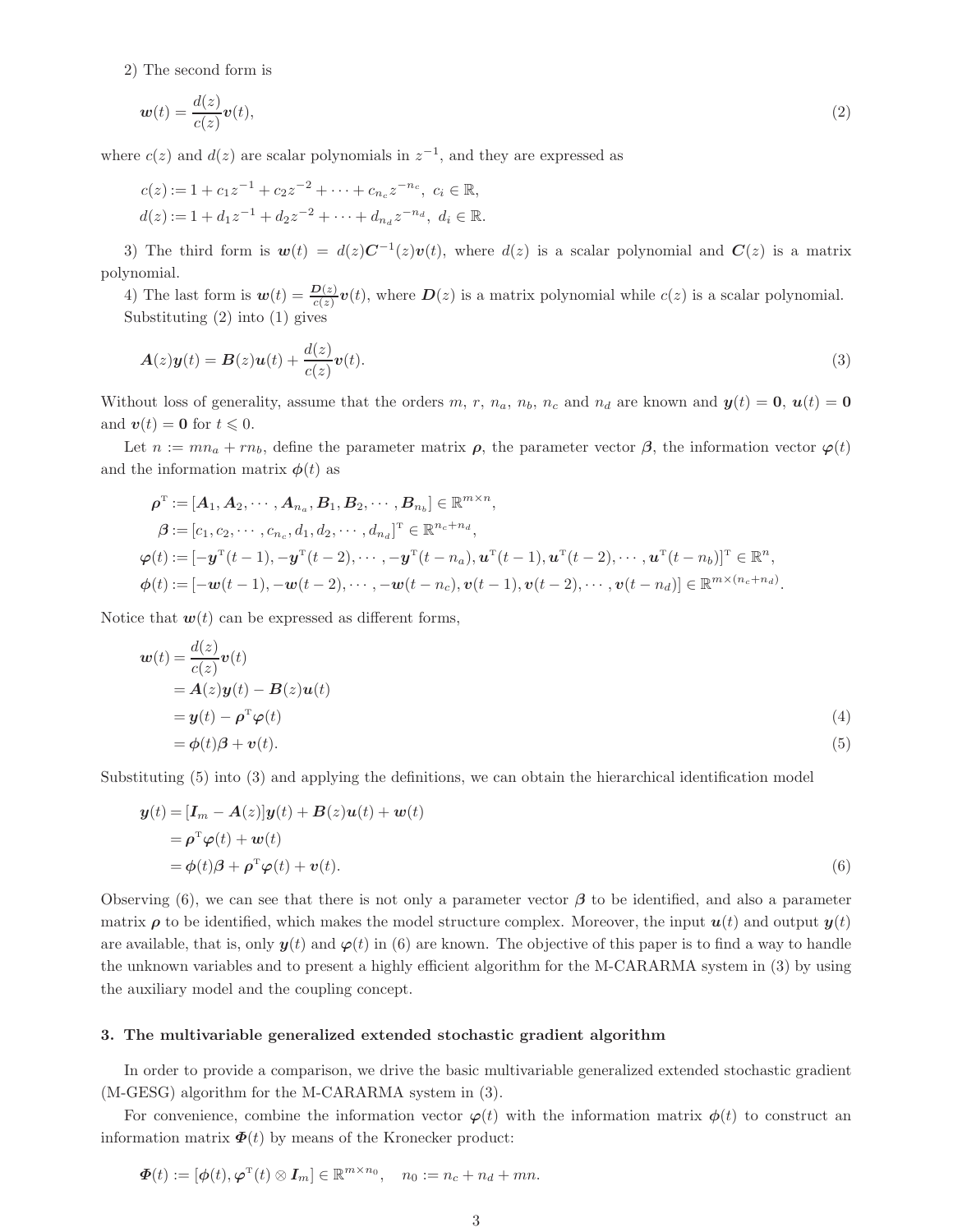The parameter matrix  $\rho$  and the parameter vector  $\beta$  can be constituted as a high-dimensional parameter vector:

$$
\boldsymbol{\vartheta} := \begin{bmatrix} \boldsymbol{\beta} \\ \mathrm{col}[\boldsymbol{\rho}^{\mathrm{T}}] \end{bmatrix} \in \mathbb{R}^{n_0}.
$$

Then rewrite (6) as the pseudo-linear regressive model

$$
\mathbf{y}(t) = \mathbf{\Phi}(t)\mathbf{\vartheta} + \mathbf{v}(t). \tag{7}
$$

The new parameter vector  $\vartheta$  contains all parameters of the M-CARARMA system in (3). Applying the stochastic gradient method to the identification model in (7), we can derive the M-GESG algorithm.

In consideration of the unknown variables  $w(t)$  and  $v(t)$ , we employed the auxiliary model method to solve this problem. Let  $\hat{\boldsymbol{w}}(t)$  and  $\hat{\boldsymbol{v}}(t)$  be the outputs of the auxiliary models, and define the estimate of  $\phi(t)$ :

$$
\hat{\boldsymbol{\phi}}(t) := [-\hat{\boldsymbol{w}}(t-1), -\hat{\boldsymbol{w}}(t-2), \cdots, -\hat{\boldsymbol{w}}(t-n_c), \hat{\boldsymbol{v}}(t-1), \hat{\boldsymbol{v}}(t-2), \cdots, \hat{\boldsymbol{v}}(t-n_d)] \in \mathbb{R}^{m \times (n_c+n_d)}.
$$

Next, the estimate of the new information matrix  $\boldsymbol{\Phi}(t)$  can be constructed by  $\hat{\boldsymbol{\phi}}(t)$ :

$$
\hat{\boldsymbol{\Phi}}(t):=[\hat{\boldsymbol{\phi}}(t),\boldsymbol{\varphi}^{\mathrm{T}}(t)\otimes\boldsymbol{I}_m]\in\mathbb{R}^{m\times n_0}.
$$

According to (4) and (7), replacing  $\Phi(t)$ ,  $\rho$  and  $\vartheta$  with their estimates  $\tilde{\Phi}(t)$ ,  $\tilde{\rho}(t)$  and  $\tilde{\vartheta}(t)$ , the outputs  $\hat{w}(t)$ and  $\hat{v}(t)$  of the auxiliary models can be computed by

$$
\hat{\boldsymbol{w}}(t) := \boldsymbol{y}(t) - \hat{\boldsymbol{\rho}}^{\mathrm{T}}(t)\boldsymbol{\varphi}(t),
$$
  

$$
\hat{\boldsymbol{v}}(t) := \boldsymbol{y}(t) - \hat{\boldsymbol{\Phi}}(t)\hat{\boldsymbol{\vartheta}}(t).
$$

Based on the auxiliary model method, replacing  $\Phi(t)$  in (7) with its estimate  $\tilde{\Phi}(t)$  and using the negative gradient search, we can obtain the following M-GESG algorithm:

$$
\hat{\boldsymbol{\vartheta}}(t) = \hat{\boldsymbol{\vartheta}}(t-1) + \frac{\hat{\boldsymbol{\varPhi}}^{\mathrm{T}}(t)}{r(t)}[\boldsymbol{y}(t) - \hat{\boldsymbol{\varPhi}}(t)\hat{\boldsymbol{\vartheta}}(t-1)],\tag{8}
$$

$$
r(t) = r(t-1) + ||\hat{\boldsymbol{\Phi}}(t)||^2,
$$
\n(9)

$$
\hat{\boldsymbol{\Phi}}(t) = [\hat{\boldsymbol{\phi}}(t), \boldsymbol{\varphi}^{\mathrm{T}}(t) \otimes \boldsymbol{I}_{m}], \tag{10}
$$

$$
\boldsymbol{\varphi}(t) = [-\mathbf{y}^{\mathrm{T}}(t-1), -\mathbf{y}^{\mathrm{T}}(t-2), \cdots, -\mathbf{y}^{\mathrm{T}}(t-n_a), \mathbf{u}^{\mathrm{T}}(t-1), \mathbf{u}^{\mathrm{T}}(t-2), \cdots, \mathbf{u}^{\mathrm{T}}(t-n_b)]^{\mathrm{T}}, \tag{11}
$$

$$
\hat{\boldsymbol{\phi}}(t) = [-\hat{\boldsymbol{w}}(t-1), -\hat{\boldsymbol{w}}(t-2), \cdots, -\hat{\boldsymbol{w}}(t-n_c), \hat{\boldsymbol{v}}(t-1), \hat{\boldsymbol{v}}(t-2), \cdots, \hat{\boldsymbol{v}}(t-n_d)],
$$
\n(12)

$$
\hat{\mathbf{w}}(t) = \mathbf{y}(t) - \hat{\boldsymbol{\rho}}^{\mathrm{T}}(t)\boldsymbol{\varphi}(t),
$$
\n
$$
\hat{\mathbf{w}}(t) = \mathbf{w}(t) - \hat{\mathbf{\Phi}}(t)\hat{\mathbf{\Phi}}(t)
$$
\n(13)

$$
\hat{\mathbf{p}}(t) = \mathbf{g}(t) - \mathbf{\Psi}(t)\mathbf{v}(t),\tag{14}
$$
\n
$$
\hat{\mathbf{q}}(t) = \begin{bmatrix} \hat{\boldsymbol{\beta}}(t) \\ 0 \end{bmatrix} \tag{15}
$$

$$
\hat{\boldsymbol{\vartheta}}(t) = \begin{bmatrix} \hat{\boldsymbol{\beta}}(t) \\ \mathrm{col}[\hat{\boldsymbol{\rho}}^{\mathrm{T}}(t)] \end{bmatrix} . \tag{15}
$$

The procedure involved in the M-GESG algorithm in  $(8)-(15)$  is listed as follows.

- 1. Set the initial values: let  $t = 1$ ,  $\hat{\theta}(0) = \mathbf{1}_{n_0}/p_0$ ,  $r(0) = 1$ ,  $\hat{\mathbf{v}}(t j) = \mathbf{1}_m/p_0$ ,  $\hat{\mathbf{w}}(t j) = \mathbf{1}_m/p_0$ ,  $i = 1, 2$ ,  $\cdots$ , max $[n_c, n_d]$ ,  $p_0 = 10^6$  and set a small positive number  $\epsilon$ .
- 2. Collect the observation data  $u(t)$  and  $y(t)$ , and construct the information vector and matrices  $\varphi(t)$ ,  $\phi(t)$ and  $\tilde{\Phi}(t)$  using  $(11)–(12)$  and  $(10)$ .
- 3. Compute  $r(t)$  using (9) and update the parameter estimation vector  $\hat{\boldsymbol{\theta}}(t)$  by (8).
- 4. Read  $\hat{\rho}(t)$  and  $\hat{\beta}(t)$  from  $\hat{\theta}(t)$  by (15) and compute  $\hat{w}(t)$  and  $\hat{v}(t)$  by (13)–(14).
- 5. Compare  $\hat{\boldsymbol{\vartheta}}(t)$  with  $\hat{\boldsymbol{\vartheta}}(t-1)$ : if  $\|\hat{\boldsymbol{\vartheta}}(t)-\hat{\boldsymbol{\vartheta}}(t-1)\| > \epsilon$ , increase t by 1 and go to Step 2; otherwise, terminate recursive calculation procedure and obtain  $\hat{\boldsymbol{\theta}}(t)$ .

**Remark 1:** The M-GESG algorithm in  $(8)-(15)$  is an extension of the scalar stochastic gradient algorithm. By means of the auxiliary model identification idea, the unknown information matrix  $\Phi(t)$  is replaced by its estimate  $\hat{\Phi}(t)$  in order to guarantee the realization of the algorithm.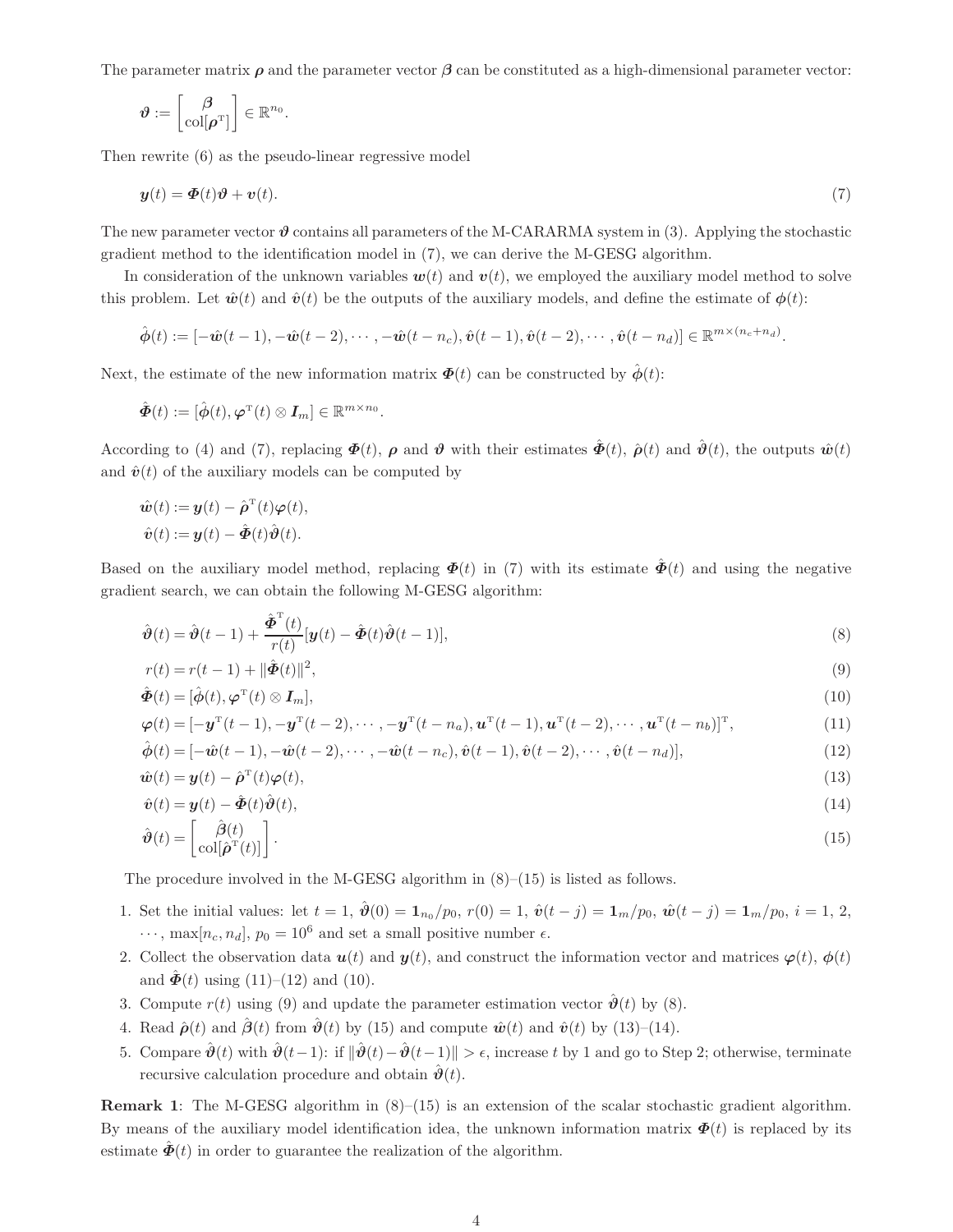**Remark 2:** For improving the performance of the M-GESG algorithm, a forgetting factor (FF)  $\lambda$  can be introduced in (9):

$$
r(t) = \lambda r(t-1) + ||\hat{\mathbf{\Phi}}(t)||^2, \quad 0 \le \lambda < 1.
$$
 (16)

Another way is to modify (8) as

$$
\hat{\boldsymbol{\vartheta}}(t) = \hat{\boldsymbol{\vartheta}}(t-1) + \frac{\hat{\boldsymbol{\varPhi}}^{\mathrm{T}}(t)}{r^{\varepsilon}(t)}[\boldsymbol{y}(t) - \hat{\boldsymbol{\varPhi}}(t)\hat{\boldsymbol{\vartheta}}(t-1)], \quad \frac{1}{2} < \varepsilon \leqslant 1,\tag{17}
$$

where  $\varepsilon$  is the convergence index. Introducing the forgetting factor and the convergence index in (16)–(17) can improve the convergence rate and the parameter estimation accuracy of the M-GESG algorithm.

**Remark 3:** Although the M-GESG algorithm in (8)–(15) can produce the parameter estimation vector  $\hat{\boldsymbol{\theta}}(t)$ , the weakness is that  $\hat{\Phi}(t)$  is a high-dimensional informational matrix  $(n_0 \times n_0, n_0 = n_c + n_d + mn)$ , which gives rise to a heavy computational burden. This motivates us to study some new identification algorithms to decrease the computational cost. For ease of comparison, the computational efficiency of the M-GESG algorithm at each recursive step is shown in Table 1, where flops represent the floating point operations.

| Table 1: The computational efficiency of the M-GESG algorithm                                                                                                          |                             |                     |  |  |  |  |  |  |  |
|------------------------------------------------------------------------------------------------------------------------------------------------------------------------|-----------------------------|---------------------|--|--|--|--|--|--|--|
| Expressions                                                                                                                                                            | Number of multiplications   | Number of additions |  |  |  |  |  |  |  |
| $\hat{\boldsymbol{\vartheta}}(t) = \hat{\boldsymbol{\vartheta}}(t-1) + \frac{\hat{\boldsymbol{\varPhi}}^{\mathrm{T}}(t)}{r(t)} \boldsymbol{e}(t) \in \mathbb{R}^{n_0}$ | $mn_0 + m$                  | $mn_0$              |  |  |  |  |  |  |  |
| $\mathbf{e}(t) := \mathbf{y}(t) - \hat{\mathbf{\Phi}}(t)\hat{\mathbf{\theta}}(t-1) \in \mathbb{R}^m$                                                                   | $mn_0$                      | $mn_0$              |  |  |  |  |  |  |  |
| $r(t) = r(t-1) +   \hat{\mathbf{\Phi}}(t)  ^2 \in \mathbb{R}$                                                                                                          | $mn_0$                      | $mn_0$              |  |  |  |  |  |  |  |
| $\hat{\boldsymbol{\Phi}}(t) = [\hat{\boldsymbol{\phi}}(t), \boldsymbol{\varphi}^{\mathrm{T}}(t) \otimes \boldsymbol{I}_{m}] \in \mathbb{R}^{m \times n_{0}}$           | $\boldsymbol{n}$            |                     |  |  |  |  |  |  |  |
| $\hat{\boldsymbol{w}}(t) = \boldsymbol{y}(t) - \boldsymbol{\rho}^{\mathrm{T}}(t)\boldsymbol{\varphi}(t) \in \mathbb{R}^m$                                              | mn                          | mn                  |  |  |  |  |  |  |  |
| $\hat{\boldsymbol{v}}(t) = \boldsymbol{y}(t) - \hat{\boldsymbol{\Phi}}(t)\hat{\boldsymbol{\vartheta}}(t) \in \mathbb{R}^m$                                             | $mn_0$                      | $mn_0$              |  |  |  |  |  |  |  |
| Sum                                                                                                                                                                    | $4mn_0 + mn + m + n$        | $4mn_0 + mn$        |  |  |  |  |  |  |  |
| Total flops                                                                                                                                                            | $N_1 = 8mn_0 + 2mn + m + n$ |                     |  |  |  |  |  |  |  |

#### 4. The partially coupled generalized extended stochastic gradient algorithm

In this section, a partially coupled generalized extended stochastic gradient (PC-GESG) algorithm is derived by employing the decomposition technique and the coupling concept. The basic idea is to divide the multivariable identification model in  $(6)$  into m subsystems, and to identify each subsystem based on the coupled relations in the part of parameters between subsystems.

Rewrite the hierarchical identification model in (6) for the M-CARARMA system in (3) as

$$
\mathbf{y}(t) = \boldsymbol{\phi}(t)\boldsymbol{\beta} + \boldsymbol{\rho}^{\mathrm{T}}\boldsymbol{\varphi}(t) + \mathbf{v}(t). \tag{18}
$$

Let  $\phi_i^{\mathrm{T}}(t) \in \mathbb{R}^{1 \times (n_c + n_d)}$  be the *i*th row of the information matrix  $\phi(t)$ :

$$
\boldsymbol{\phi}(t) := [\boldsymbol{\phi}_1(t), \boldsymbol{\phi}_2(t), \cdots, \boldsymbol{\phi}_m(t)]^{\mathrm{T}} \in \mathbb{R}^{m \times (n_c + n_d)}.
$$

Similarly, let  $\rho_i(t) \in \mathbb{R}^n$  be the *i*th column of the parameter matrix  $\rho$ , that is

$$
\boldsymbol{\rho} := [\boldsymbol{\rho}_1, \boldsymbol{\rho}_2, \cdots, \boldsymbol{\rho}_m] \in \mathbb{R}^{n \times m}.
$$

By using the above definitions, Equation (18) can be rewritten as

$$
\begin{bmatrix} y_1(t) \\ y_2(t) \\ \vdots \\ y_m(t) \end{bmatrix} = \begin{bmatrix} \phi_1^{\mathrm{T}}(t) \\ \phi_2^{\mathrm{T}}(t) \\ \vdots \\ \phi_m^{\mathrm{T}}(t) \end{bmatrix} \beta + \begin{bmatrix} \rho_1^{\mathrm{T}} \\ \rho_2^{\mathrm{T}} \\ \vdots \\ \rho_m^{\mathrm{T}} \end{bmatrix} \varphi(t) + \begin{bmatrix} v_1(t) \\ v_2(t) \\ \vdots \\ v_m(t) \end{bmatrix} . \tag{19}
$$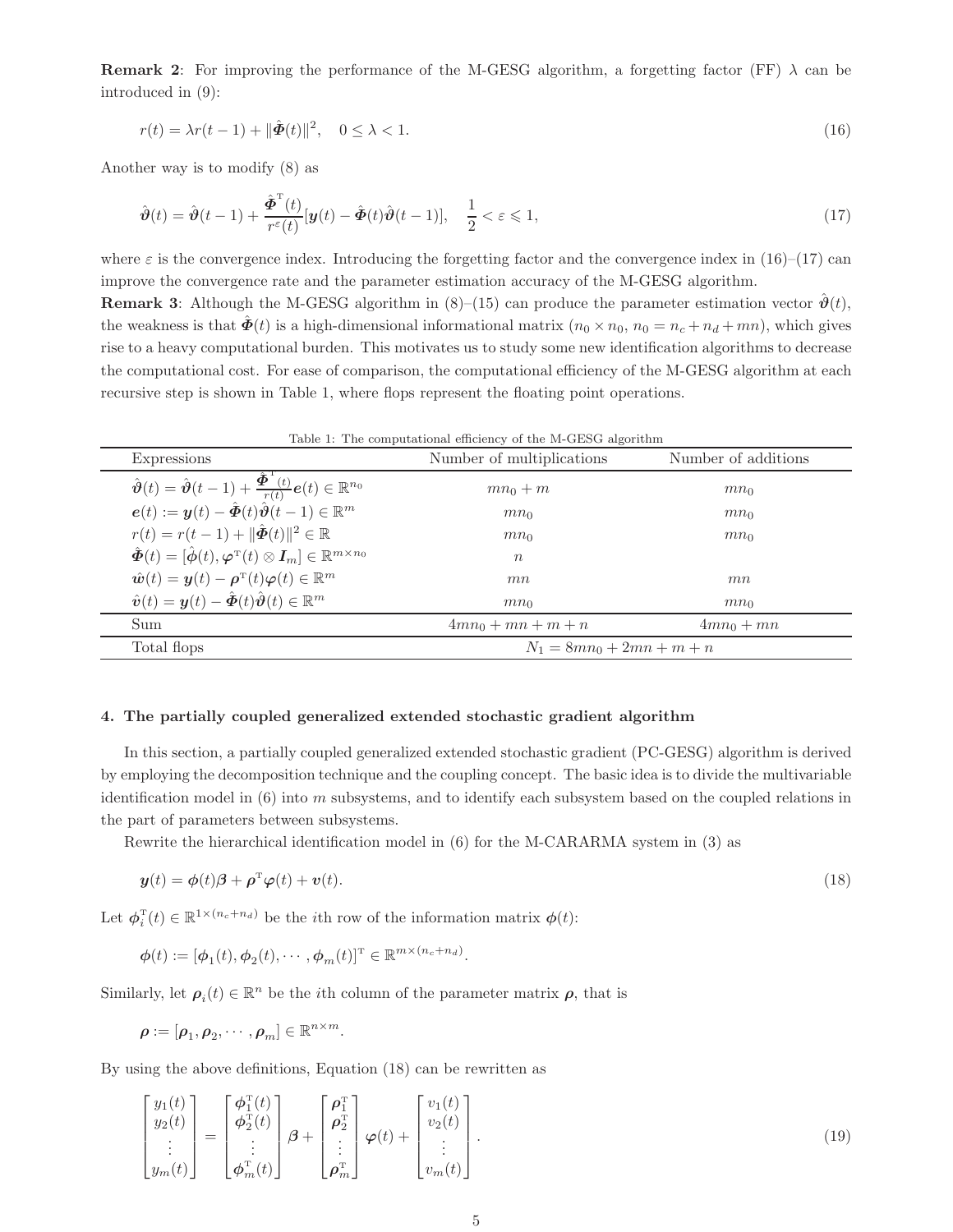Then we can decompose  $(19)$  into m subsystem identification models:

$$
y_i(t) = \phi_i^{\mathrm{T}}(t)\beta + \rho_i^{\mathrm{T}}\varphi(t) + v_i(t)
$$
  
\n
$$
= \phi_i^{\mathrm{T}}(t)\beta + \varphi^{\mathrm{T}}(t)\rho_i + v_i(t)
$$
  
\n
$$
= [\phi_i^{\mathrm{T}}(t), \varphi^{\mathrm{T}}(t)] \begin{bmatrix} \beta \\ \rho_i \end{bmatrix} + v_i(t), \quad i = 1, 2, \cdots, m.
$$
 (20)

Define the subsystem information vector

$$
\boldsymbol{\psi}_i(t) := \begin{bmatrix} \boldsymbol{\phi}_i(t) \\ \boldsymbol{\varphi}(t) \end{bmatrix} \in \mathbb{R}^{n_1}, \quad n_1 := n + n_c + n_d.
$$

Equation (20) can be expressed as

$$
y_i(t) = \boldsymbol{\psi}_i^{\mathrm{T}}(t) \begin{bmatrix} \boldsymbol{\beta} \\ \boldsymbol{\rho}_i \end{bmatrix} + v_i(t), \ i = 1, 2, \cdots, m. \tag{21}
$$

This is the subsystem identification model. From (21), we can see that each subsystem identification model contains the same parameter vector  $\beta$  and the same information vector  $\varphi(t)$ .

Based on the subsystem identification models in (21), using the negative gradient search gives

$$
\begin{bmatrix}\n\hat{\beta}(t) \\
\hat{\rho}_i(t)\n\end{bmatrix} = \begin{bmatrix}\n\hat{\beta}(t-1) \\
\hat{\rho}_i(t-1)\n\end{bmatrix} + \frac{\psi_i(t)}{r_i(t)} \left\{ y_i(t) - \psi_i^{\mathrm{T}}(t) \begin{bmatrix} \hat{\beta}(t-1) \\
\hat{\rho}_i(t-1)\n\end{bmatrix} \right\},
$$
\n(22)

$$
r_i(t) = r_i(t-1) + ||\psi_i(t)||^2, \ r_i(0) = 1, \quad i = 1, 2, \cdots, m. \tag{23}
$$

Here, some problems arise. The first problem is that the subsystem information vector  $\psi_i(t)$ ,  $i = 1, 2, \dots, m$ , contains the unknown variables  $w(t - j)$  and  $v(t - j)$ . Similarly, we use the auxiliary models' outputs  $\hat{w}(t - j)$ and  $\hat{\mathbf{v}}(t - j)$  to replace  $\mathbf{w}(t - j)$  and  $\mathbf{v}(t - j)$  and construct the estimate of  $\phi(t)$ :

$$
\hat{\boldsymbol{\phi}}(t) := [-\hat{\boldsymbol{w}}(t-1), -\hat{\boldsymbol{w}}(t-2), \cdots, -\hat{\boldsymbol{w}}(t-n_c), \hat{\boldsymbol{v}}(t-1), \hat{\boldsymbol{v}}(t-2), \cdots, \hat{\boldsymbol{v}}(t-n_d)]
$$
\n
$$
= [\hat{\boldsymbol{\phi}}_1(t), \hat{\boldsymbol{\phi}}_2(t), \cdots, \hat{\boldsymbol{\phi}}_m(t)]^{\mathrm{T}} \in \mathbb{R}^{m \times (n_c + n_d)},
$$

Define the estimate of  $\psi_i(t)$  by using  $\hat{\phi}_i(t)$  and  $\varphi(t)$ :

$$
\hat{\boldsymbol{\psi}}_i(t):=\left[\begin{matrix}\hat{\boldsymbol{\phi}}_i(t)\\ \boldsymbol{\varphi}(t)\end{matrix}\right]\in\mathbb{R}^{n_1\times 1}
$$

Based on (4)–(5), the estimates  $\hat{w}(t)$  and  $\hat{v}(t)$  can be calculated by

.

$$
\hat{\boldsymbol{w}}(t) = \boldsymbol{y}(t) - \hat{\boldsymbol{\rho}}^{\mathrm{T}}(t)\boldsymbol{\varphi}(t), \n\hat{\boldsymbol{v}}(t) = \boldsymbol{w}(t) - \hat{\boldsymbol{\phi}}^{\mathrm{T}}(t)\hat{\boldsymbol{\beta}}(t) \n= \boldsymbol{y}(t) - \hat{\boldsymbol{\rho}}^{\mathrm{T}}(t)\boldsymbol{\varphi}(t) - \hat{\boldsymbol{\phi}}^{\mathrm{T}}(t)\hat{\boldsymbol{\beta}}(t).
$$

The second problem is that each subsystem has the same parameter vector  $\beta$ . That is to say, each subsystem can obtain the estimate  $\hat{\boldsymbol{\beta}}(t)$  of  $\boldsymbol{\beta}$ . In order to make it clear,  $\hat{\boldsymbol{\beta}}_i(t)$  represents the estimate of Subsystem *i*. Replacing the unknown information vector  $\psi_i(t)$  with its estimate  $\hat{\psi}_i(t)$  and the common parameter estimation vector  $\hat{\boldsymbol{\beta}}(t)$  with  $\hat{\boldsymbol{\beta}}_i(t)$  in (22)–(23), we have

$$
\begin{bmatrix}\n\hat{\beta}_i(t) \\
\hat{\rho}_i(t)\n\end{bmatrix} = \begin{bmatrix}\n\hat{\beta}_i(t-1) \\
\hat{\rho}_i(t-1)\n\end{bmatrix} + \frac{\hat{\psi}_i(t)}{r_i(t)} \left\{ y_i(t) - \hat{\psi}_i^{\mathrm{T}}(t) \begin{bmatrix} \hat{\beta}_i(t-1) \\
\hat{\rho}_i(t-1) \end{bmatrix} \right\},
$$
\n(24)\n
$$
r_i(t) = r_i(t-1) + \|\hat{\psi}_i(t)\|^2.
$$

As we can see, there are estimates  $\hat{\boldsymbol{\beta}}_1(t)$ ,  $\hat{\boldsymbol{\beta}}_2(t)$ ,  $\cdots$ ,  $\hat{\boldsymbol{\beta}}_m(t)$  for  $i = 1, 2, \cdots, m$ . In fact, we only need one parameter estimate of  $\beta$ . In general, the parameter estimates approach their true values with the time t increasing. One may consider that the parameter estimate  $\hat{\beta}_{i-1}(t)$  is closer to the true parameter than the parameter estimate  $\hat{\beta}_i(t-1)$ . Based on the coupling identification concept, for  $i=1$ , use  $\hat{\beta}_m(t-1)$  to replace  $\hat{\boldsymbol{\beta}}_1(t-1)$ , for  $i=2,3,\cdots,m$ , use  $\hat{\boldsymbol{\beta}}_{i-1}(t)$  to replace  $\hat{\boldsymbol{\beta}}_i(t-1)$ . Through the substitutions, we can obtain the PC-GESG algorithm:

$$
\begin{bmatrix}\n\hat{\boldsymbol{\beta}}_i(t) \\
\hat{\boldsymbol{\rho}}_i(t)\n\end{bmatrix} = \begin{bmatrix}\n\hat{\boldsymbol{\beta}}_{i-1}(t) \\
\hat{\boldsymbol{\rho}}_i(t-1)\n\end{bmatrix} + \frac{\hat{\boldsymbol{\psi}}_i(t)}{r_i(t)} \left\{ y_i(t) - \hat{\boldsymbol{\psi}}_i^{\mathrm{T}}(t) \begin{bmatrix} \hat{\boldsymbol{\beta}}_{i-1}(t) \\
\hat{\boldsymbol{\rho}}_i(t-1)\n\end{bmatrix} \right\},
$$
\n(26)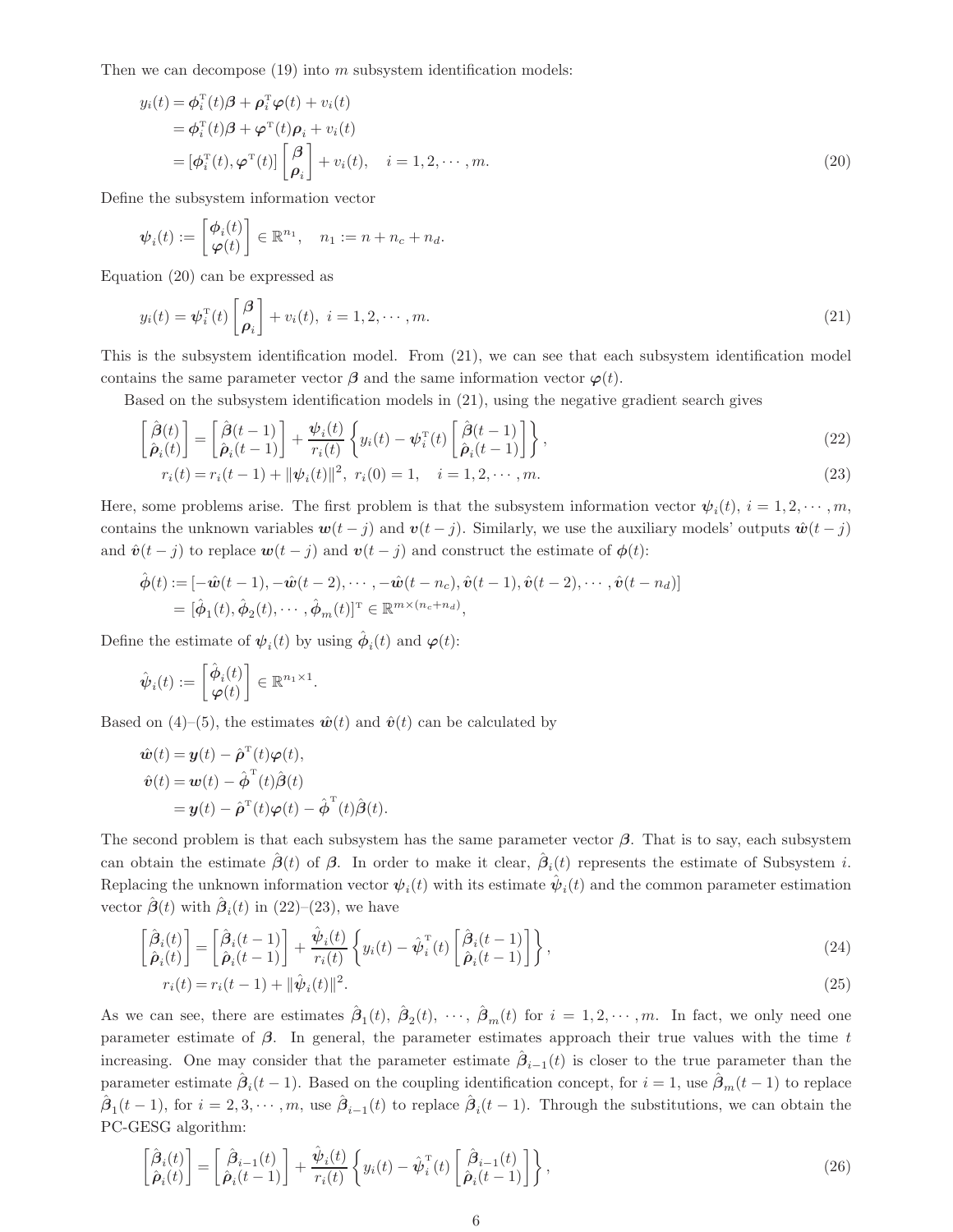$$
r_i(t) = r_i(t-1) + ||\hat{\psi}_i(t)||^2, \ i = 2, 3, \cdots, m,
$$
\n(27)

$$
\begin{bmatrix}\n\hat{\boldsymbol{\beta}}_1(t) \\
\hat{\boldsymbol{\rho}}_1(t)\n\end{bmatrix} = \begin{bmatrix}\n\hat{\boldsymbol{\beta}}_m(t-1) \\
\hat{\boldsymbol{\rho}}_1(t-1)\n\end{bmatrix} + \frac{\hat{\boldsymbol{\psi}}_1(t)}{r_1(t)} \left\{ y_1(t) - \hat{\boldsymbol{\psi}}_1^{\mathrm{T}}(t) \begin{bmatrix} \hat{\boldsymbol{\beta}}_m(t-1) \\
\hat{\boldsymbol{\rho}}_1(t-1)\n\end{bmatrix} \right\},
$$
\n(28)

$$
r_1(t) = r_1(t-1) + ||\hat{\psi}_1(t)||^2,\tag{29}
$$

$$
\hat{\boldsymbol{\psi}}_i(t) = [\hat{\boldsymbol{\phi}}_i^{\mathrm{T}}(t), \boldsymbol{\varphi}^{\mathrm{T}}(t)]^{\mathrm{T}},\tag{30}
$$

$$
\boldsymbol{\varphi}(t) = [-\boldsymbol{y}^{\mathrm{T}}(t-1), -\boldsymbol{y}^{\mathrm{T}}(t-2), \cdots, -\boldsymbol{y}^{\mathrm{T}}(t-n_a), \boldsymbol{u}^{\mathrm{T}}(t-1), \boldsymbol{u}^{\mathrm{T}}(t-2), \cdots, \boldsymbol{u}^{\mathrm{T}}(t-n_b)]^{\mathrm{T}},
$$
\n(31)

$$
\hat{\boldsymbol{\phi}}(t) = [-\hat{\boldsymbol{w}}(t-1), -\hat{\boldsymbol{w}}(t-2), \cdots, -\hat{\boldsymbol{w}}(t-n_c), \hat{\boldsymbol{v}}(t-1), \hat{\boldsymbol{v}}(t-2), \cdots, \hat{\boldsymbol{v}}(t-n_d)]
$$
\n(32)

$$
= [\hat{\phi}_1(t), \hat{\phi}_2(t), \cdots, \hat{\phi}_m(t)]^{\mathrm{T}},\tag{33}
$$

$$
\hat{\boldsymbol{w}}(t) = \boldsymbol{y}(t) - \hat{\boldsymbol{\rho}}^{\mathrm{T}}(t)\boldsymbol{\varphi}(t),\tag{34}
$$

$$
\hat{\mathbf{v}}(t) = \mathbf{y}(t) - \hat{\boldsymbol{\phi}}(t)\hat{\boldsymbol{\beta}}_m(t) - \hat{\boldsymbol{\rho}}^{\mathrm{T}}(t)\boldsymbol{\varphi}(t),
$$
\n(35)

$$
\hat{\boldsymbol{\rho}}(t) = [\hat{\boldsymbol{\rho}}_1(t), \hat{\boldsymbol{\rho}}_2(t), \cdots, \hat{\boldsymbol{\rho}}_m(t)].
$$
\n(36)

The PC-GESG estimates are  $\hat{\boldsymbol{\beta}}(t) = \hat{\boldsymbol{\beta}}_m(t)$  and  $\hat{\boldsymbol{\rho}}(t) = [\hat{\boldsymbol{\rho}}_1(t), \hat{\boldsymbol{\rho}}_2(t), \cdots, \hat{\boldsymbol{\rho}}_m(t)]$ . So  $\hat{\boldsymbol{\beta}}(t)$  in the calculation of  $\hat{\boldsymbol{v}}(t)$  should be modified as  $\hat{\boldsymbol{\beta}}_m(t)$ .

The steps involved in the PC-GESG algorithm in (26)–(36) are listed as follows.

- 1. Set the initial values: let  $t = 1$ ,  $\hat{\beta}_m(0) = \mathbf{1}_{n_c+n_d}/p_0$ ,  $\hat{\rho}_{i,0} = \mathbf{1}_n/p_0$ ,  $r_i(0) = 1$   $(i = 1, 2, \dots, m)$ ,  $\hat{w}(0) =$  $\mathbf{1}_m/p_0$ ,  $\hat{\mathbf{v}}(0) = \mathbf{1}_m/p_0$ ,  $p_0 = 10^6$  and set a small positive number  $\epsilon$ .
- 2. Collect the observation data  $y(t)$  and  $u(t)$ , and construct the information matrix  $\varphi(t)$  using (31).
- 3. Form  $\hat{\phi}(t)$  using (32), read  $\hat{\phi}_i(t)$  from (33), then construct  $\hat{\psi}_i(t)$  by (30).
- 4. Compute  $r_1(t)$  using (29) and update the parameter estimates  $\hat{\boldsymbol{\beta}}_1(t)$  and  $\hat{\boldsymbol{\rho}}_1(t)$  using (28).
- 5. For  $i = 2, 3, \dots, m$ , compute  $r_i(t)$  using (27) and update  $\hat{\boldsymbol{\beta}}_i(t)$  and  $\hat{\boldsymbol{\rho}}_i(t)$  using (26).
- 6. Form  $\hat{\boldsymbol{\rho}}(t)$  by (36), compute  $\hat{\boldsymbol{w}}(t)$  and  $\hat{\boldsymbol{v}}(t)$  using (34)–(35).
- 7. Compare  $\hat{\boldsymbol{\rho}}(t)$  with  $\hat{\boldsymbol{\rho}}(t-1)$  and compare  $\hat{\boldsymbol{\beta}}_m(t)$  with  $\hat{\boldsymbol{\beta}}_m(t-1)$ : if  $\|\hat{\boldsymbol{\vartheta}}(t)-\hat{\boldsymbol{\vartheta}}(t-1)\| > \epsilon$  and  $\|\hat{\boldsymbol{\vartheta}}(t)-\hat{\boldsymbol{\vartheta}}(t-1)\| >$  $\epsilon$ , increase t by 1 and go to Step 2; otherwise, terminate recursive calculation procedure and obtain  $\rho(t)$ and  $\hat{\boldsymbol{\beta}}(t) = \hat{\boldsymbol{\beta}}_m(t)$ .

The schematic diagram of the PC-GESG algorithm in  $(26)$ – $(36)$  is shown in Figure 1.



Figure 1: The schematic diagram of the PC-GESG algorithm

From Figure 1, we can see that only part parameters are coupled, that is to say, only  $\hat{\beta}_i(t)$  are coupled between the subsystems, the parameter vectors  $\hat{\rho}_i(t)$  are independent because each subsystem has a corresponding  $\hat{\rho}_i(t)$ . This is the reason that we call this algorithm the partially coupled GESG algorithm.

**Remark 4:** Similarly, it is also reasonable to replace  $r_1(t-1)$  with  $r_m(t-1)$  and replace  $r_i(t-1)$   $(i = 2, 3, \dots, m)$ with  $r_{i-1}(t)$ . Then Equations (27) and (29) can be modified as

$$
r_i(t) = r_{i-1}(t) + ||\hat{\psi}_i(t)||^2, \ i = 2, 3, \cdots, m,
$$
\n(37)

$$
r_1(t) = r_m(t-1) + \|\hat{\psi}_1(t)\|^2. \tag{38}
$$

Then  $(26)$ ,  $(40)$ ,  $(28)$ ,  $(42)$  and  $(30)$ – $(36)$  form another more complex PC-GESG algorithm. Here, the parameter  $\beta$  and the variable  $r(t)$  are coupled in the algorithm.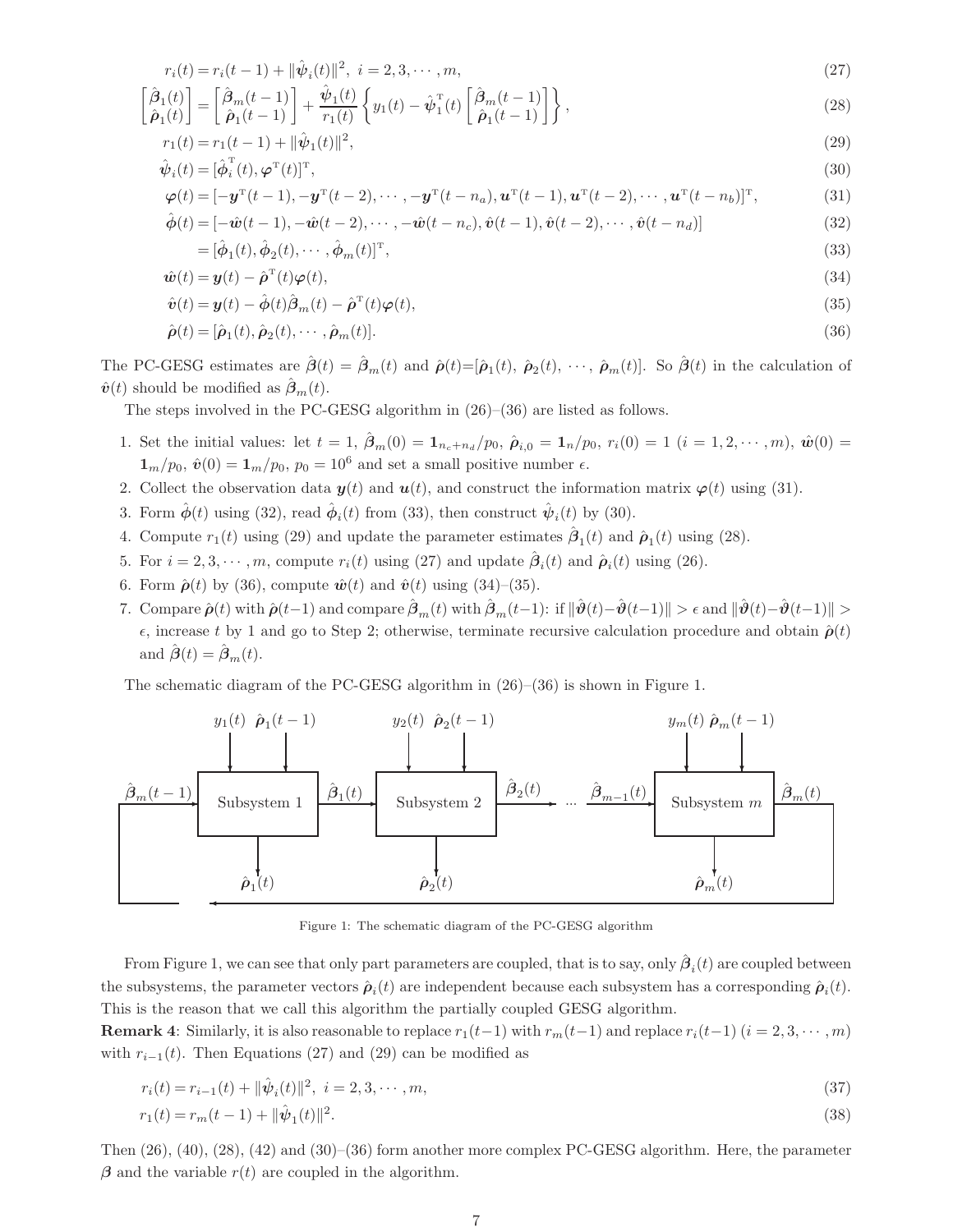**Remark 5:** In order to improve the parameter estimation accuracy of the PC-GESG algorithm in  $(26)$ – $(36)$ , we can introduce the forgetting factor  $\lambda$  in (27) and (29), or add the convergence index  $\varepsilon$  in (26) and (28):

$$
\begin{bmatrix}\n\hat{\boldsymbol{\beta}}_i(t) \\
\hat{\boldsymbol{\rho}}_i(t)\n\end{bmatrix} = \begin{bmatrix}\n\hat{\boldsymbol{\beta}}_{i-1}(t) \\
\hat{\boldsymbol{\rho}}_i(t-1)\n\end{bmatrix} + \frac{\hat{\boldsymbol{\psi}}_i(t)}{r_i^{\varepsilon}(t)} \left\{ y_i(t) - \hat{\boldsymbol{\psi}}_i^{\mathrm{T}}(t) \begin{bmatrix} \hat{\boldsymbol{\beta}}_{i-1}(t) \\
\hat{\boldsymbol{\rho}}_i(t-1) \end{bmatrix} \right\}, \quad \frac{1}{2} < \varepsilon \le 1,
$$
\n(39)

$$
r_i(t) = \lambda r_i(t-1) + \|\hat{\boldsymbol{\psi}}_i(t)\|^2, \quad 0 \le \lambda < 1, \ i = 2, 3, \cdots, m,
$$
\n
$$
(40)
$$

$$
\begin{bmatrix}\n\hat{\boldsymbol{\beta}}_1(t) \\
\hat{\boldsymbol{\rho}}_1(t)\n\end{bmatrix} = \begin{bmatrix}\n\hat{\boldsymbol{\beta}}_m(t-1) \\
\hat{\boldsymbol{\rho}}_1(t-1)\n\end{bmatrix} + \frac{\hat{\boldsymbol{\psi}}_1(t)}{r_1^{\epsilon}(t)} \left\{ y_1(t) - \hat{\boldsymbol{\psi}}_1^{\tau}(t) \begin{bmatrix} \hat{\boldsymbol{\beta}}_m(t-1) \\
\hat{\boldsymbol{\rho}}_1(t-1)\n\end{bmatrix} \right\},
$$
\n(41)

$$
r_1(t) = \lambda r_1(t-1) + \|\hat{\psi}_1(t)\|^2. \tag{42}
$$

Equations  $(26)$ ,  $(40)$ ,  $(28)$ ,  $(42)$  and  $(30)$ – $(36)$  form the forgetting factor partially generalized extended stochastic gradient (FF-PC-GESG) algorithm. Combining  $(39)-(42)$  with  $(30)-(36)$ , we can obtain the modified FF-PC-GESG (M-FF-PC-GESG) algorithm. When  $\lambda = 1$  and  $\varepsilon = 1$ , the M-FF-PC-GESG algorithm reduces to the PC-GESG algorithm in (26)–(36).

**Remark 6:** The PC-GESG algorithm in  $(26)$ – $(36)$  divides the MIMO system in  $(3)$  into m subsystems, and identifies the parameters based on the coupled relations between the subsystems. The computational efficiency of the PC-GESG algorithm is shown in Table 2.

|                                                                                                                                                                                                                                                                                                                                                                                                                                                                                                                     | Table 2: The computational efficiency of the PC-GESG algorithm |                     |  |  |  |  |  |  |  |  |
|---------------------------------------------------------------------------------------------------------------------------------------------------------------------------------------------------------------------------------------------------------------------------------------------------------------------------------------------------------------------------------------------------------------------------------------------------------------------------------------------------------------------|----------------------------------------------------------------|---------------------|--|--|--|--|--|--|--|--|
| Expressions                                                                                                                                                                                                                                                                                                                                                                                                                                                                                                         | Number of multiplications                                      | Number of additions |  |  |  |  |  |  |  |  |
| $\begin{aligned} \begin{bmatrix} \hat{\boldsymbol{\beta}}_i(t) \\ \hat{\boldsymbol{\rho}}_i(t) \end{bmatrix} &= \begin{bmatrix} \hat{\boldsymbol{\beta}}_{i-1}(t) \\ \hat{\boldsymbol{\rho}}_i(t-1) \end{bmatrix} + \frac{\hat{\boldsymbol{\psi}}_i(t)}{r_i(t)} x_i(t) \in \mathbb{R}^{n_1} \\ x_i(t) &:= y_i(t) - \hat{\boldsymbol{\psi}}_i^{\mathrm{T}}(t) \begin{bmatrix} \hat{\boldsymbol{\beta}}_{i-1}(t) \\ \hat{\boldsymbol{\rho}}_i(t-1) \end{bmatrix} \in \mathbb{R} \\ r_i(t) &= r_i(t-1) + \ \hat{\bold$ | $mn_1 + m$                                                     | $mn_1$              |  |  |  |  |  |  |  |  |
|                                                                                                                                                                                                                                                                                                                                                                                                                                                                                                                     | $mn_1$                                                         | $mn_1$              |  |  |  |  |  |  |  |  |
|                                                                                                                                                                                                                                                                                                                                                                                                                                                                                                                     | $mn_1$                                                         | $mn_1$              |  |  |  |  |  |  |  |  |
| $\hat{\boldsymbol{w}}(t) = \boldsymbol{y}(t) - \boldsymbol{\rho}^{T}(t)\boldsymbol{\varphi}(t) \in \mathbb{R}^{m}$                                                                                                                                                                                                                                                                                                                                                                                                  | mn                                                             | mn                  |  |  |  |  |  |  |  |  |
| $\hat{\boldsymbol{v}}(t) = \boldsymbol{y}(t) - \hat{\boldsymbol{\phi}}(t)\hat{\boldsymbol{\beta}}_m(t) - \hat{\boldsymbol{\rho}}^{\mathrm{T}}(t)\boldsymbol{\varphi}(t) \in \mathbb{R}^m$                                                                                                                                                                                                                                                                                                                           | $m(n_c+n_d)$                                                   | $m(n_c+n_d)$        |  |  |  |  |  |  |  |  |
| Sum                                                                                                                                                                                                                                                                                                                                                                                                                                                                                                                 | $4mn_1+m$                                                      | $4mn_1$             |  |  |  |  |  |  |  |  |
| Total flops                                                                                                                                                                                                                                                                                                                                                                                                                                                                                                         | $N_2 = 8mn_1 + m$                                              |                     |  |  |  |  |  |  |  |  |
|                                                                                                                                                                                                                                                                                                                                                                                                                                                                                                                     |                                                                |                     |  |  |  |  |  |  |  |  |

In the M-GESG algorithm in (8)–(15), the dimension of the information matrix  $\hat{\Phi}(t)$  is  $m \times n_0$  ( $n_0 =$  $n_c + n_d + mn$ ). In the PC-GESG algorithm in (26)–(36), the dimension of the information matrix  $\hat{\psi}_i(t)$  is  $n_1 \times 1$  $(n_1 = n_c + n_d + n)$ . It is apparent from Tables 1–2 that the computational burden of the PC-GESG algorithm is less than the M-GESG algorithm, that is to say,  $N_1 \gg N_2$ . Compared with the M-GESG algorithm, the PC-GESG algorithm avoids many redundant parameter estimates and improves the computational efficiency. **Remark 7:** This paper focuses on the parameter identification problems for multivariable CARARMA systems, which can be seen as an expansion to multivariable case of the CARARMA model in [26]. The multivariable CARMA-like model in [20] and [21] is another type of MIMO systems, which has the scalar polynomial in front of the output vector  $y(t)$ . The PC-GESG algorithm proposed in this paper decompose the multivariable  $CARARMA$  system into  $m$  subsystems with the single output and identify each subsystem using the coupled relations between these subsystems. The work in [25] and [21] also used the hierarchical identification principle, but they divided the system into two parts and applied the least squares based iterative method to deal with the two parts. As for the estimation procedure, for every i, we get the estimate  $\hat{\rho}_i(t)$ . In order to obtain the  $\hat{\boldsymbol{\beta}}_i(t)$ , we use the estimate  $\hat{\boldsymbol{\beta}}_{i-1}(t)$  of Subsystem  $i-1$  to replace the estimate  $\hat{\boldsymbol{\beta}}_i(t-1)$  of Subsystem i. Finally, we can obtain  $\hat{\boldsymbol{\rho}}(t) = [\hat{\boldsymbol{\rho}}_1(t), \hat{\boldsymbol{\rho}}_2(t), \cdots, \hat{\boldsymbol{\rho}}_m(t)]$  and  $\hat{\boldsymbol{\beta}}(t) = \hat{\boldsymbol{\beta}}_m(t)$ .

#### 5. Examples

Example 1. Consider the following multivariable system with two-input two-output:

$$
\boldsymbol{A}(z)\boldsymbol{y}(t) = \boldsymbol{B}(z)\boldsymbol{u}(t) + \frac{d(z)}{c(z)}\boldsymbol{v}(t),
$$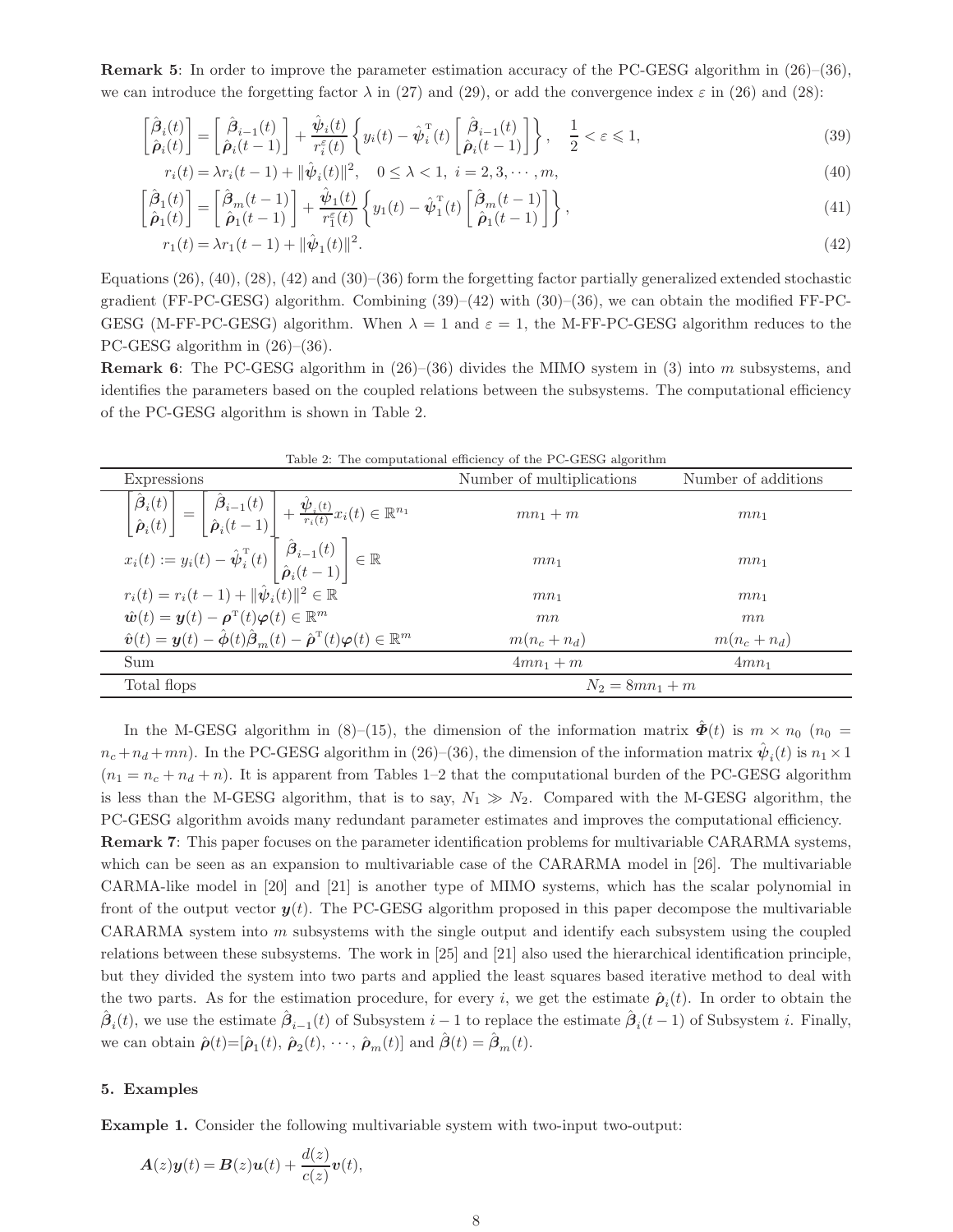$$
A(z) = I_2 + \begin{bmatrix} a_{11} & a_{12} \\ a_{21} & a_{22} \end{bmatrix} z^{-1} = \begin{bmatrix} 1 + 0.25z^{-1} & 0.40z^{-1} \\ -0.43z^{-1} & 1 - 0.76z^{-1} \end{bmatrix},
$$
  
\n
$$
B(z) = \begin{bmatrix} b_{11} & b_{12} \\ b_{21} & b_{22} \end{bmatrix} z^{-1} = \begin{bmatrix} 0.50z^{-1} & 0.45z^{-1} \\ 0.80z^{-1} & 0.42z^{-1} \end{bmatrix},
$$
  
\n
$$
c(z) = 1 + c_1 z^{-1} = 1 - 0.17z^{-1},
$$
  
\n
$$
d(z) = 1 + d_1 z^{-1} = 1 + 0.12z^{-1},
$$
  
\n
$$
\rho^{\mathrm{T}} = \begin{bmatrix} 0.25 & 0.40 & 0.50 & 0.45 \\ -0.43 & -0.76 & 0.80 & 0.42 \end{bmatrix},
$$
  
\n
$$
\beta = [c_1, d_1]^{\mathrm{T}} = [-0.17, 0.12]^{\mathrm{T}},
$$
  
\n
$$
\vartheta = \begin{bmatrix} \beta \\ \mathrm{col}[\rho^{\mathrm{T}}] \end{bmatrix}.
$$

In simulation, the inputs  $\{u_1(t)\}$  and  $\{u_2(t)\}$  are taken as two independent persistent excitation signal sequences with zero mean and unit variances,  $\{v_1(t)\}\$  and  $\{v_2(t)\}\$  are taken as two white noise sequences with zero mean and variances  $\sigma_1^2$  for  $v_1(t)$  and  $\sigma_2^2$  for  $v_2(t)$ . Taking  $\sigma_1^2=0.20^2$ ,  $\sigma_2^2=0.30^2$ , respectively, we use them to generate the output vector  $y(t) = [y_1(t), y_2(t)]^T$ . The parameter estimation error is in direct proportional to the number of the parameters and the noise variance, and is in inverse proportion to the data length. Here, we choose the data length  $t = 3000$  to estimate the parameters. To apply the M-GESG algorithm in  $(8)-(15)$ , the PC-GESG algorithm in (26)–(36) and the FF-PC-GESG algorithm to estimate the parameters of this system, all the initial values of the parameters are set to be zero. The parameter estimates and errors are shown in Tables 3–5. The parameter estimation errors  $\delta := ||\hat{\boldsymbol{\vartheta}}(t) - \boldsymbol{\vartheta}||/||\boldsymbol{\vartheta}||$  versus t are shown in Figures 2–5.

Table 3: The M-GESG estimates and errors

|             | C <sub>1</sub> | a <sub>1</sub> | $a_{11}$ | $a_{12}$ | $a_{21}$   | $a_{22}$   | $D_11$  | $b_{12}$ | $b_{21}$ | $b_{22}$ | $\delta(\%)$ |
|-------------|----------------|----------------|----------|----------|------------|------------|---------|----------|----------|----------|--------------|
| 100         | $-0.06867$     | 0.06610        | 0.05685  | 0.19915  | $-0.29108$ | $-0.31399$ | 0.30361 | 0.23460  | 0.37417  | 0.17876  | 52.51553     |
| 200         | $-0.08817$     | 0.08414        | 0.06589  | 0.22001  | $-0.29961$ | $-0.35736$ | 0.31480 | 0.24555  | 0.39796  | 0.18911  | 48.68301     |
| 500         | $-0.10174$     | 0.09510        | 0.08670  | 0.24658  | $-0.30398$ | $-0.40209$ | 0.33002 | 0.26416  | 0.42648  | 0.20727  | 44.14468     |
| 1000        | $-0.11188$     | 0.10385        | 0.09795  | 0.26501  | $-0.30945$ | $-0.43253$ | 0.33982 | 0.27402  | 0.44760  | 0.22024  | 41.06893     |
| 2000        | $-0.12179$     | 0.11170        | 0.10835  | 0.27978  | $-0.31164$ | $-0.46424$ | 0.34754 | 0.28500  | 0.46732  | 0.23182  | 38.18475     |
| 3000        | $-0.12704$     | 0.11609        | 0.11397  | 0.28862  | $-0.31442$ | $-0.48180$ | 0.35245 | 0.29060  | 0.47988  | 0.23845  | 36.50561     |
| True values | $-0.17000$     | 0.12000        | 0.25000  | 0.40000  | $-0.43000$ | $-0.76000$ | 0.50000 | 0.45000  | 0.80000  | 0.42000  |              |

Table 4: The PC-GESG estimates and errors

|             | C <sub>1</sub> | $d_1$   | $a_{11}$ | $a_{12}$ | $a_{21}$   | $a_{22}$   | $b_{11}$ | $b_{12}$ | $b_{21}$ | $b_{22}$ | $\delta(\%)$ |
|-------------|----------------|---------|----------|----------|------------|------------|----------|----------|----------|----------|--------------|
| 100         | $-0.12069$     | 0.11019 | 0.12141  | 0.31966  | $-0.39648$ | $-0.49910$ | 0.46218  | 0.38248  | 0.52012  | 0.29075  | 29.19004     |
| 200         | $-0.13543$     | 0.12283 | 0.13629  | 0.33369  | $-0.39808$ | $-0.54744$ | 0.46702  | 0.38959  | 0.55218  | 0.29628  | 25.22640     |
| 500         | $-0.14584$     | 0.13040 | 0.16156  | 0.35161  | $-0.39697$ | $-0.59295$ | 0.47234  | 0.40259  | 0.58890  | 0.31626  | 20.67429     |
| 1000        | $-0.15145$     | 0.13462 | 0.17440  | 0.36258  | $-0.39834$ | $-0.61841$ | 0.47483  | 0.40752  | 0.61324  | 0.32896  | 17.98801     |
| 2000        | $-0.15714$     | 0.13883 | 0.18394  | 0.37035  | $-0.39634$ | $-0.64536$ | 0.47677  | 0.41339  | 0.63350  | 0.33989  | 15.62146     |
| 3000        | $-0.15941$     | 0.14063 | 0.18898  | 0.37435  | $-0.39722$ | $-0.65767$ | 0.47811  | 0.41597  | 0.64644  | 0.34621  | 14.32294     |
| True values | $-0.17000$     | 0.12000 | 0.25000  | 0.40000  | $-0.43000$ | $-0.76000$ | 0.50000  | 0.45000  | 0.80000  | 0.42000  |              |

Table 5: The FF-PC-GESG estimates and errors ( $\lambda = 0.99$ )

|             | c <sub>1</sub> | $a_1$   | $a_{11}$ | $a_{12}$ | $a_{21}$   | $a_{22}$   | $b_{11}$ | $b_{12}$ | $b_{21}$ | $b_{22}$ | $\delta(\%)$ |
|-------------|----------------|---------|----------|----------|------------|------------|----------|----------|----------|----------|--------------|
| 100         | $-0.13296$     | 0.12033 | 0.13689  | 0.33229  | $-0.39721$ | $-0.53841$ | 0.47208  | 0.38619  | 0.54370  | 0.30444  | 25.79253     |
| 200         | $-0.15048$     | 0.13510 | 0.16087  | 0.35064  | $-0.39951$ | $-0.60660$ | 0.47642  | 0.39826  | 0.59605  | 0.31322  | 19.97721     |
| 500         | $-0.16221$     | 0.14222 | 0.21880  | 0.38224  | $-0.40065$ | $-0.68726$ | 0.48550  | 0.42655  | 0.68732  | 0.35863  | 10.47748     |
| 1000        | $-0.16548$     | 0.14256 | 0.24410  | 0.40267  | $-0.41147$ | $-0.72488$ | 0.48764  | 0.43626  | 0.75133  | 0.39656  | 4.85150      |
| 2000        | $-0.17035$     | 0.14634 | 0.24776  | 0.39674  | $-0.41453$ | $-0.75299$ | 0.49516  | 0.44617  | 0.78449  | 0.41986  | 2.35778      |
| 3000        | $-0.16843$     | 0.14501 | 0.24977  | 0.39864  | $-0.42984$ | $-0.76080$ | 0.50236  | 0.44720  | 0.80790  | 0.42432  | 1.77632      |
| True values | $-0.17000$     | 0.12000 | 0.25000  | 0.40000  | $-0.43000$ | $-0.76000$ | 0.50000  | 0.45000  | 0.80000  | 0.42000  |              |

Example 2. Consider a following multivariable system:

$$
A(z)y(t) = B(z)u(t) + \frac{d(z)}{c(z)}v(t),
$$
  
\n
$$
A(z) = I_2 + \begin{bmatrix} a_1 & a_2 \\ a_3 & a_4 \end{bmatrix} z^{-1} + \begin{bmatrix} a_5 & a_6 \\ a_7 & a_8 \end{bmatrix} z^{-2}
$$
  
\n
$$
= \begin{bmatrix} 1 + 0.52z^{-1} - 0.43z^{-2} & 0.45z^{-1} + 0.29z^{-2} \\ -0.32z^{-1} - 0.24z^{-2} & 1 - 0.52z^{-1} + 0.48z^{-2} \end{bmatrix},
$$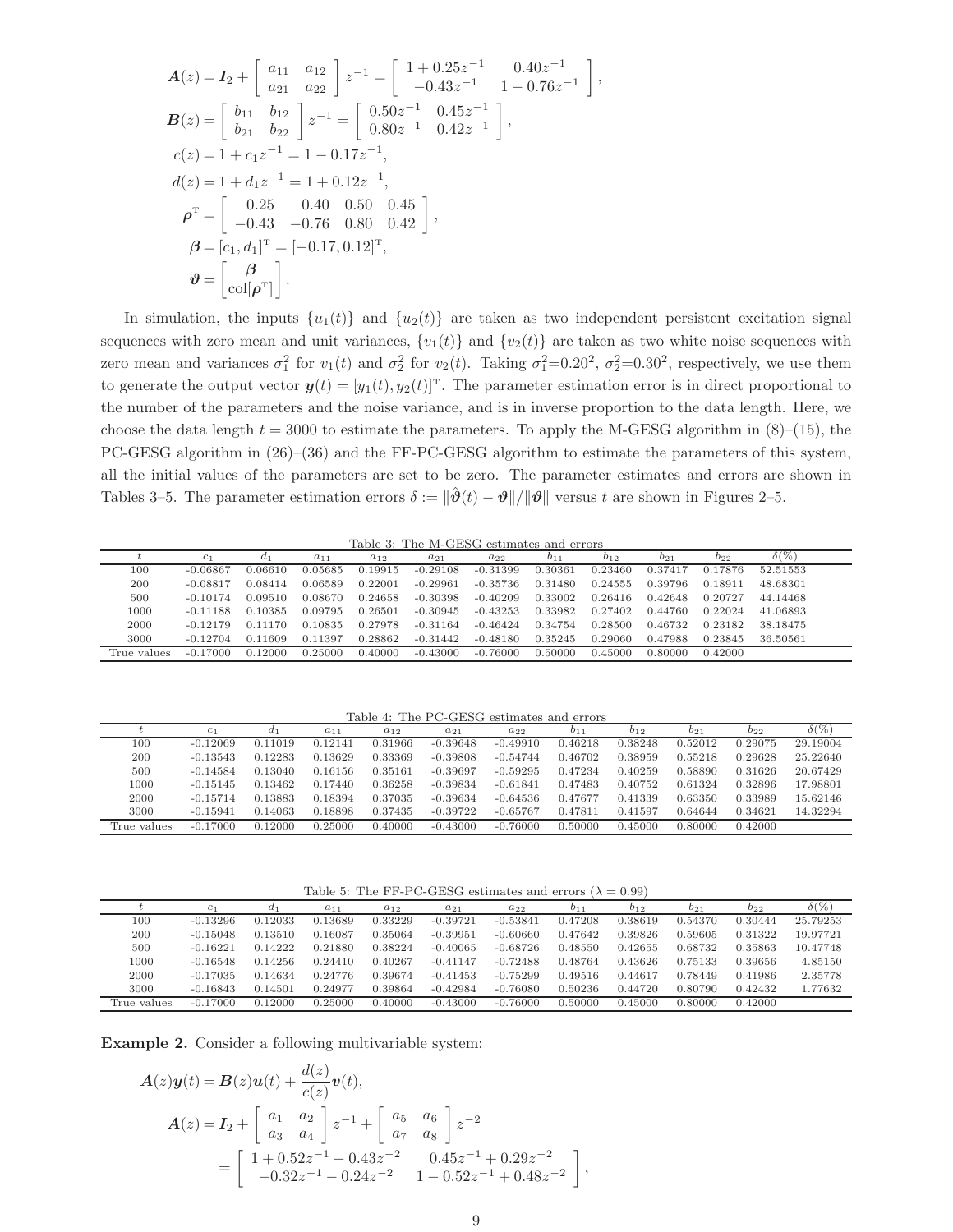

Figure 2: The parameter estimation errors versus  $t$ 



Figure 3: The M-GESG estimates  $\hat{c}_1(t)$ ,  $\hat{d}_1(t)$ ,  $\hat{a}_{12}(t)$ ,  $\hat{a}_{22}(t)$ ,  $\hat{b}_{21}(t)$  versus t



Figure 4: The PC-GESG estimates  $\hat{c}_1(t)$ ,  $\hat{d}_1(t)$ ,  $\hat{a}_{12}(t)$ ,  $\hat{a}_{22}(t)$ ,  $\hat{b}_{21}(t)$  versus t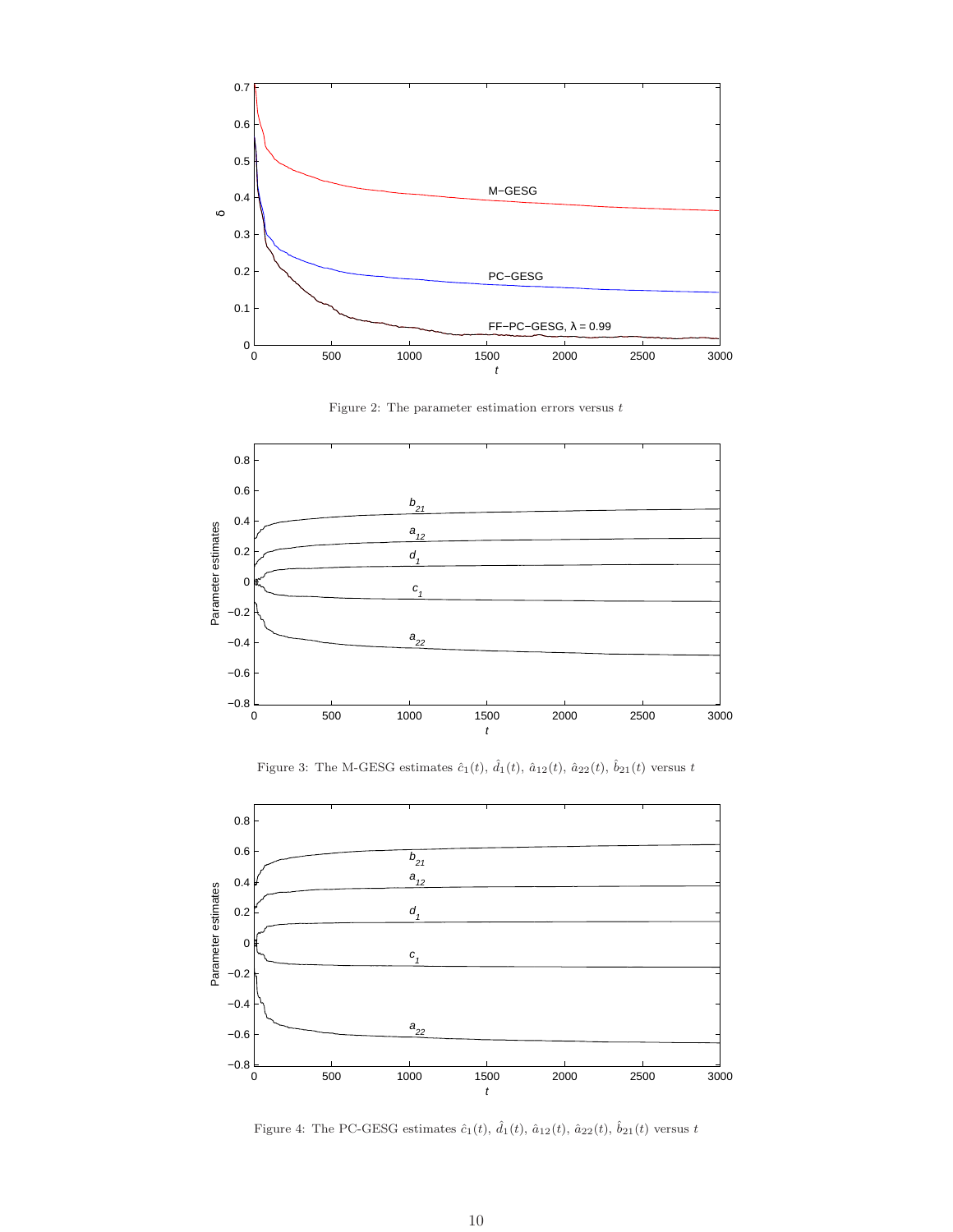

Figure 5: The FF-PC-GESG estimates  $\hat{c}_1(t)$ ,  $\hat{d}_1(t)$ ,  $\hat{a}_{12}(t)$ ,  $\hat{a}_{22}(t)$ ,  $\hat{b}_{21}(t)$  versus t

$$
\mathbf{B}(z) = \begin{bmatrix} b_1 & b_2 \\ b_3 & b_4 \end{bmatrix} z^{-1} + \begin{bmatrix} b_5 & b_6 \\ b_7 & b_8 \end{bmatrix} z^{-2} = \begin{bmatrix} -0.10z^{-1} - 0.24z^{-2} & 0.26z^{-1} - 0.25z^{-2} \\ 0.67z^{-1} + 0.43z^{-2} & 0.26z^{-1} + 0.51z^{-2} \end{bmatrix},
$$
  
\n
$$
c(z) = 1 + c_1 z^{-1} = 1 + 0.22z^{-1},
$$
  
\n
$$
d(z) = 1 + d_1 z^{-1} = 1 - 0.17z^{-1},
$$
  
\n
$$
\boldsymbol{\rho}^{\mathrm{T}} = \begin{bmatrix} 0.52 & 0.45 & -0.43 & 0.29 & -0.10 & 0.26 & -0.24 & -0.25 \\ -0.32 & -0.52 & -0.24 & 0.48 & 0.67 & 0.26 & 0.43 & 0.51 \end{bmatrix},
$$
  
\n
$$
\boldsymbol{\beta} = [c_1, d_1]^{\mathrm{T}} = [0.22, -0.17]^{\mathrm{T}},
$$
  
\n
$$
\boldsymbol{\vartheta} = \begin{bmatrix} \boldsymbol{\beta} \\ \text{col}[\boldsymbol{\rho}^{\mathrm{T}}] \end{bmatrix}.
$$

Take the same simulation conditions as those in Example 1. Similarly, use the M-GESG algorithm, the PC-GESG algorithm and the FF-PC-GESG algorithm to estimate the parameters of this multivariable system, respectively. Since there are 18 parameters, we do not give the table for parameter estimates and errors. Here, we use the parameter estimation error curves to show the performance of the algorithms. The parameter estimation errors versus  $t$  are shown in Figure 6.



Figure 6: The parameter estimation errors versus  $t$ 

Example 3. The paper-making process can be viewed as a multi-input and multi-output stochastic system and can be modeled by a multivariable controlled autoregressive system. A simple sketch of the paper-making process is given in Figure 7. The thick paper fiber materials with a certain concentration from the pulp workshop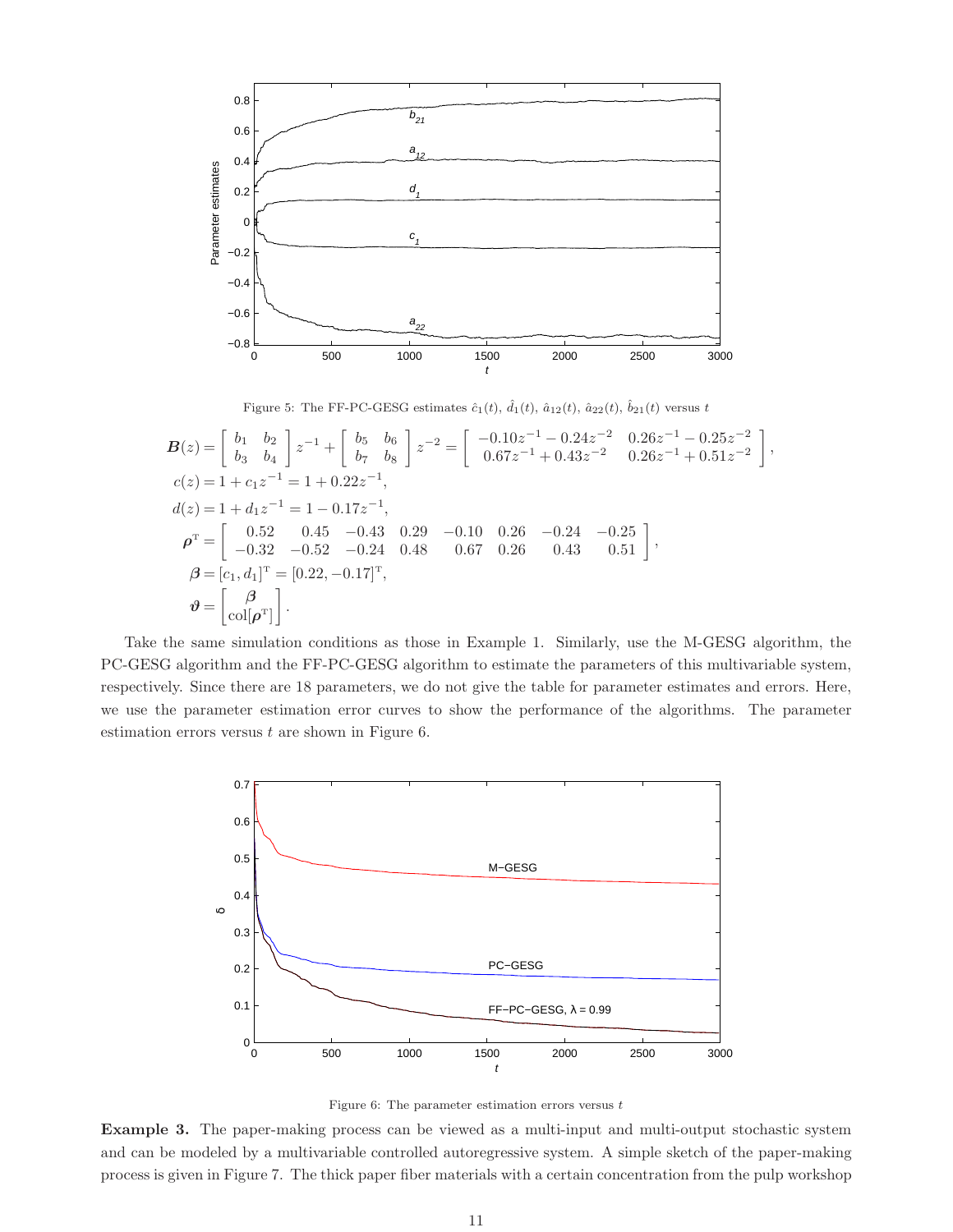are pumped into a flow box to dilute them with water. After discharging from the flow box, the next step is to drain water from the materials by the braid fabric. Then the paper is formed by the pressing machine. The paper sheet goes through the dryer section to remove the remaining water by steam heating. Finally, workers check the moisture and basis weight of the manufactured paper and obtain the qualified products. By regulating the amount of the thick paper fiber materials and the steam pressure in the dryer section, the moisture and basis weight of the production can be controlled. In Figure 7,  $u_1(t)$  and  $u_2(t)$  are the amount of the materials and the steam pressure,  $y_1(t)$  and  $y_2(t)$  are the moisture and the basis weight.



Figure 7: A simple sketch of the paper-making process

Assume that the system from  $u(t)$  to  $y(t)$  be modeled by the following multivariable model:

$$
\mathbf{y}(t) + \begin{bmatrix} -0.62 & 0.45 \\ -0.58 & -0.32 \end{bmatrix} z^{-1} \mathbf{y}(t) + \begin{bmatrix} -0.33 & 0.29 \\ -0.24 & 0.48 \end{bmatrix} z^{-2} \mathbf{y}(t) = \begin{bmatrix} -0.86 & 0.16 \\ 0.68 & -0.44 \end{bmatrix} z^{-1} \mathbf{u}(t) + \begin{bmatrix} -0.84 & -0.65 \\ 0.55 & 0.61 \end{bmatrix} z^{-2} \mathbf{u}(t) + \mathbf{w}(t),
$$

where  $w(t)$  is taken as an autoregressive moving average process of the white noise vector  $v(t)$ :

$$
\boldsymbol{w}(t)=\frac{1+0.15z^{-1}-0.12z^{-2}}{1-0.12z^{-1}+0.11z^{-2}}\boldsymbol{v}(t).
$$

The simulation conditions and steps are similar to those in Example 1. Take  $\lambda = 0.9$  and the data set length  $t = 3000$ . Apply the M-GESG, PC-GESG and FF-PC-GESG algorithms to estimate the parameters of this example system. Their estimation errors  $\delta$  versus t are shown in Figure 8.



Figure 8: The parameter estimation errors versus  $t$ 

From Tables 3–5 and Figures 2–8, we can draw the following conclusions.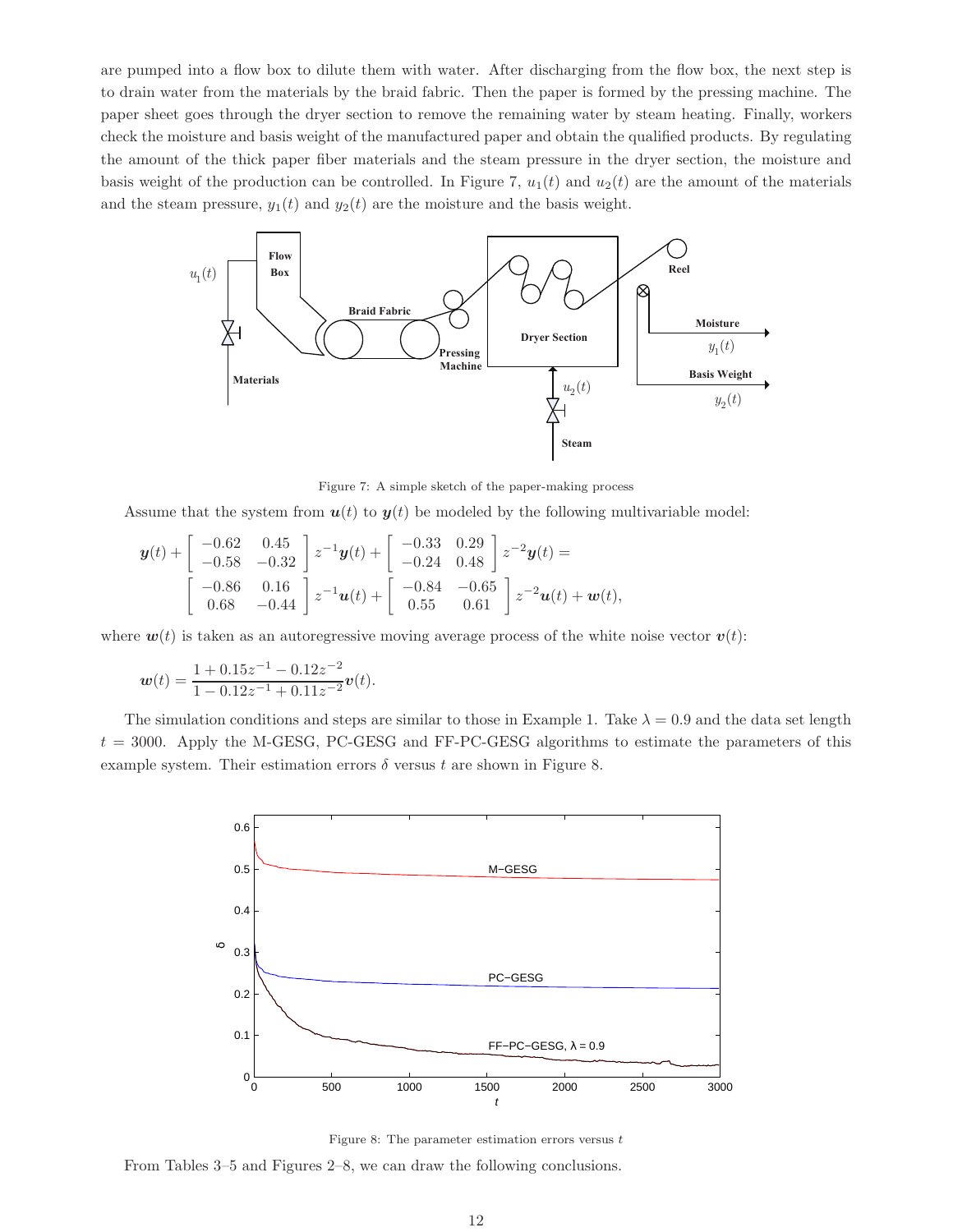- 1. The parameter estimation errors of the M-GESG, the PC-GESG and the FF-PC-GESG algorithms become smaller with the data length  $t$  increasing – see the estimation errors of the last columns in Tables  $3-5$ .
- 2. Under the same noise levels, the PC-GESG algorithm can give more accurate parameter estimates than the M-GESG algorithm – see Tables 3–4 and Figures 2–6 and 8.
- 3. The FF-PC-GESG algorithm can improve the parameter estimation accuracy see Table 5 and Figures 2, 6 and 8.

### 6. Conclusions

In this paper, we have presented a recursive identification algorithm of multivariable systems. This identification algorithm has been developed for multivariable systems with autoregressive moving average noise. Differing from the M-GESG algorithm, the PC-GESG algorithm decomposes the original system into several subsystems according to the number of the outputs. The basic idea is to use the coupling concept to reduce the redundant parameter estimates of the coupled parameter vectors between subsystems. So the PC-GESG algorithm avoids the redundant computation and can improve the calculation efficiency. Through the numerical simulations, we can conclude that the PC-GESG algorithm has more accurate parameter estimates compared with the M-GESG algorithm. In addition, the FF-PC-GESG algorithm has smaller parameter estimation errors than the PC-GESG algorithm.

The differences between the previous identification algorithms and the PC-GESG algorithm are discussed. The presented algorithm is based on the decomposition technique and aimed to solve the coupled items between subsystems. The proposed coupling based identification method can be applied to other multivariable systems with different structures and disturbance noises. Moreover, the idea of this algorithm can be adopted when the concerned system model has the coupled terms. Applying the proposed algorithm to a real project will be further investigated in our future work. The proposed approaches in the paper can combine other mathematical tools [45, 46, 47] and statistical strategies [48, 49, 50, 51] to study the performances of some parameter estimation algorithms and can be applied to other multivariable systems with different structures and disturbance noises and other literature [52, 53, 54].

#### References

- [1] Y. Wang, D. Zhao, Y. Li, S.X. Ding, Unbiased minimum variance fault and state estimation for linear discrete time-varying twodimensional systems, IEEE Transactions on Automatic Control 62 (10) (2017) 5463-5469.
- [2] Y. Wang, H. Zhang, S. Wei, D. Zhou, B. Huang, Control performance assessment for ILC-controlled batch processes in two-dimensional system framework, IEEE Transactions on Systems, Man and Cybernetics: Systems 48 (2018). doi: 10.1109/TSMC.2017.2672563
- [3] W.H. Zhang, L. Xue, X. Jiang, Global stabilization for a class of stochastic nonlinear systems with SISS-like conditions and time delay, International Journal of Robust and Nonlinear Control 28 (13) (2018) 3909-3926.
- [4] Y. Li, W.H. Zhang, X.K. Liu, H-index for discrete-time stochastic systems with Markovian jump and multiplicative noise, Automatica 90 (2018) 286-293.
- [5] S. Wu, W. Cui, Q. Shen, et al., Efficient parameter estimation method for maneuvering targets in discrete randomly-modulated radar, Digital Signal Processing 67 (2017) 91-106.
- [6] L. Xu, F. Ding, Iterative parameter estimation for signal models based on measured data, Circuits, Systems and Signal Processing 37 (7) (2018) 3046-3069.
- [7] L. Xu, The parameter estimation algorithms based on the dynamical response measurement data, Advances in Mechanical Engineering 9 (11) (2017) 1-12. doi: 10.1177/1687814017730003
- [8] Y.J. Wang, F. Ding, L. Xu, Some new results of designing an IIR filter with colored noise for signal processing, Digital Signal Processing 72 (2018) 44-58.
- [9] M.M. Mansouri, H.N. Nounou, M.N. Nounou, A.A. Datta, State and parameter estimation for nonlinear biological phenomena modeled by S-systems, Digital Signal Processing 28 (2014) 1-17.
- [10] J. Na, G. Herrmann, K.Q. Zhang, Improving transient performance of adaptive control via a modified reference model and novel adaptation, International Journal of Robust and Nonlinear Control 27 (8) (2017) 1351-1372.
- [11] M. Gan, C.L.P. Chen, G.Y. Chen, L. Chen, On some separated algorithms for separable nonlinear squares problems, IEEE Transactions on Cybernetics (2018). doi: 10.1109/TCYB.2017.2751558
- [12] J. Na, J. Yang, X. Wu, et al, Robust adaptive parameter estimation of sinusoidal signals, Automatica 53 (2015) 376-384.
- [13] J. Na, J. Yang, X.M. Ren, et al, Robust adaptive estimation of nonlinear system with time-varying parameters, International Journal of Adaptive Control and Signal Processing 29 (8) (2015) 1055-1072.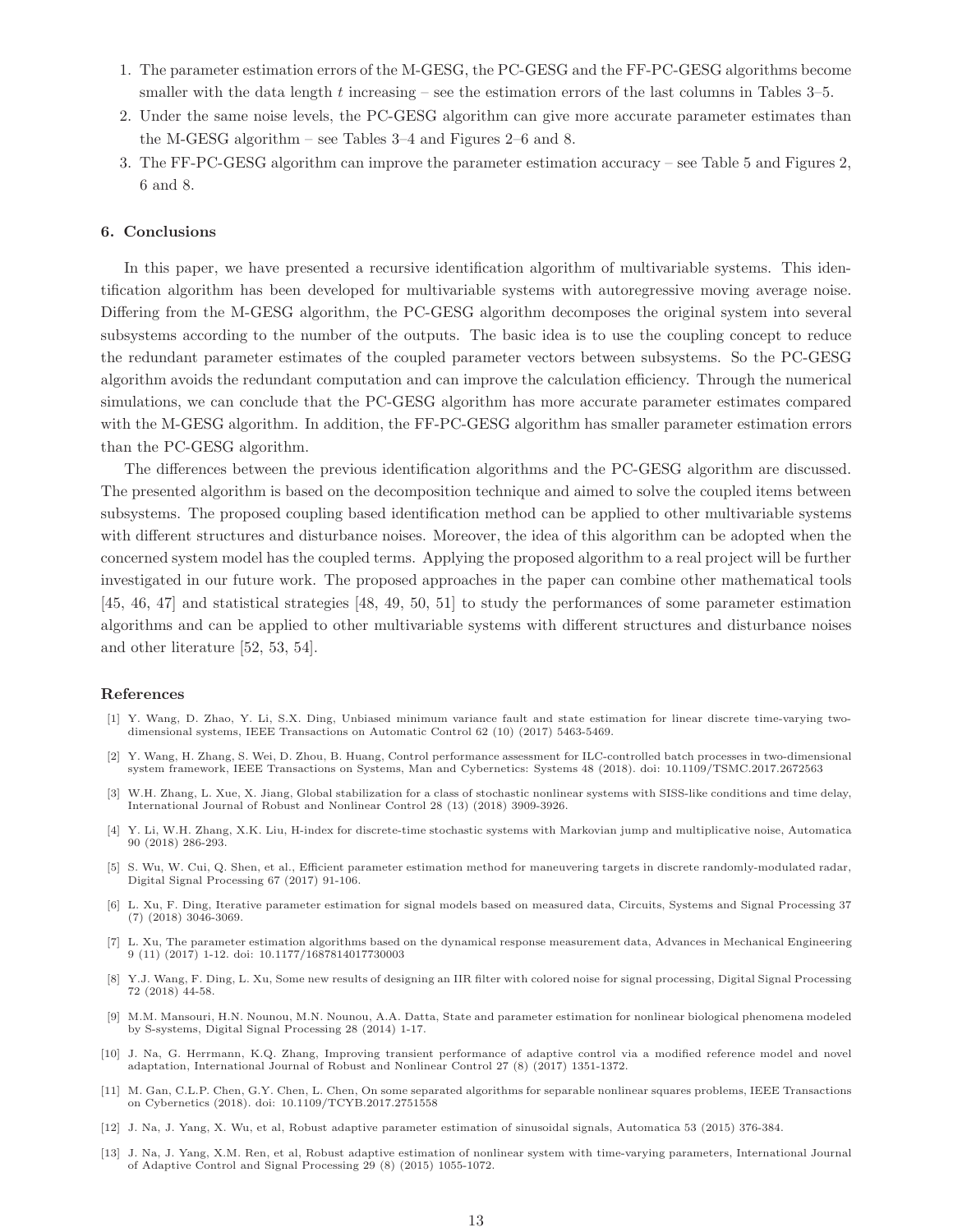- [14] L. Xu, F. Ding. Parameter estimation for control systems based on impulse responses, International Journal of Control, Automation, and Systems 15 (6) (2017) 2471-2479.
- [15] L. Torres, J.F. Gómez-Aguilar, J. Jiménez, et al., Parameter identification of periodical signals: Application to measurement and analysis of ocean wave forces, Digital Signal Processing 69 (2017) 59-69.
- [16] M. Gan, H.X. Li, H. Peng, A variable projection approach for efficient estimation of RBF-ARX model, IEEE Transactions on Cybernetics 45 (3) (2015) 462-471.
- [17] X.R. Jing, A. Li, H.Q. Liu, A low-complexity Lanczos-algorithm-based detector with soft-output for multiuser massive MIMO systems, Digital Signal Processing 69 (2017) 41-49.
- [18] J. Pan, H. Ma, X. Jiang, et al., Adaptive gradient-based iterative algorithm for multivariate controlled autoregressive moving average systems using the data filtering technique, Complexity 2018, Article ID 9598307. https://doi.org/10.1155/2018/9598307
- [19] C.W.R. Chiong, Y. Rong, Y. Xiang, Blind channel estimation and signal retrieving for MIMO relay systems, Digital Signal Processing 52 (2016) 35-44.
- [20] D.Q. Wang, Y.P. Gao, Recursive maximum likelihood identification method for a multivariable controlled autoregressive moving average system, IMA Journal of Mathematical Control and Information 33 (4) (2016) 1015-1031.
- [21] H.Q. Han, L. Xie, F. Ding, X.G. Liu, Hierarchical least squares based iterative identification for multivariable systems with moving average noises, Mathematical and Computer Modelling 51 (9-10) (2010) 1213-1220.
- [22] P. Ma, F. Ding, Q.M. Zhu, Decomposition-based recursive least squares identification methods for multivariate pseudolinear systems using the multi-innovation, International Journal of Systems Science 49 (5) (2018) 920-928.
- [23] J.L. Ding, The hierarchical iterative identification algorithm for multi-input-output-error systems with autoregressive noise. Complexity, 2017, 1-11. Article ID 5292894. doi: https://doi.org/10.1155/2017/5292894
- [24] J.L. Ding, Recursive and iterative least squares parameter estimation algorithms for multiple-input-output-error systems with autoregressive noise, Circuits, Systems and Signal Processing 37 (5) (2018) 1884-1906.
- [25] G.Y. Yao, R. Ding, Two-stage least squares based iterative identification algorithm for controlled autoregressive moving average (CARMA) systems, Computers & Mathematics with Applications 63 (5) (2012) 975-984.
- [26] W. Wang, F. Ding, J.Y. Dai, Maximum likelihood least squares identification for systems with autoregressive moving average noise, Applied Mathematical Modelling 36 (5) (2012) 1842-1853.
- [27] F. Ding, Y.J. Wang, J.Y. Dai, Q.S. Li, Q.J. Chen, A recursive least squares parameter estimation algorithm for output nonlinear autoregressive systems using the input-output data filtering, Journal of the Franklin Institute 354 (15) (2017) 6938-6955.
- [28] X. Zhang, L. Xu, F. Ding, T. Hayat, Combined state and parameter estimation for a bilinear state space system with moving average noise, Journal of the Franklin Institute 355 (6) (2018) 3079-3103.
- [29] L. Xu, W.L. Xiong, A. Alsaedi, T. Hayat, Hierarchical parameter estimation for the frequency response based on the dynamical window data, International Journal of Control, Automation and Systems 16 (4) (2018) 1756-1764.
- [30] S.S. Cheng, Y.H. Wei, D. Sheng, et al., Identification for Hammerstein nonlinear ARMAX systems based on multi-innovation fractional order stochastic gradient, Signal Processing 142 (2018) 1-10.
- [31] Y.J. Wang, F. Ding, A filtering based multi-innovation gradient estimation algorithm and performance analysis for nonlinear dynamical systems, IMA Journal of Applied Mathematics 82 (6) (2017) 1171-1191.
- [32] L. Xu, F. Ding, Y. Gu, A. Alsaedi, T. Hayat, A multi-innovation state and parameter estimation algorithm for a state space system with d-step state-delay, Signal Processing 140 (2017) 97-103.
- [33] Y. Cao, P. Li, Y. Zhang, Parallel processing algorithm for railway signal fault diagnosis data based on cloud computing, Future Generation Computer Systems 88 (2018) 279-283.
- [34] Y. Cao, L.C. Ma, S. Xiao, et al., Standard analysis for transfer delay in CTCS-3, Chinese Journal of Electronics 26 (5) (2017) 1057-1063.
- [35] Y. Cao, Y. Wen, X. Meng, W. Xu, Performance evaluation with improved receiver design for asynchronous coordinated multipoint transmissions, Chinese Journal of Electronics 25 (2) (2016) 372-378.
- [36] Y.Z. Zhang, Y. Cao, Y.H. Wen, L. Liang, F. Zou, Optimization of information interaction protocols in cooperative vehicle-infrastructure systems, Chinese Journal of Electronics 27 (2) (2018) 439-444.
- [37] X. Zhang, F. Ding, F.E. Alsaadi, T. Hayat, Recursive parameter identification of the dynamical models for bilinear state space systems, Nonlinear Dynamics 89 (4) (2017) 2415-2429.
- [38] M.T. Chen, F. Ding, L. Xu, T. Hayat, A. Alsaedi, Iterative identification algorithms for bilinear-in-parameter systems with autoregressive moving average noise, Journal of the Franklin Institute 354 (17) (2017) 7885-7898.
- [39] J. Pan, X. Jiang, X.K. Wan, et al., A filtering based multi-innovation extended stochastic gradient algorithm for multivariable control systems, International Journal of Control, Automation, and Systems 15 (3) (2017) 1189-1197.
- [40] X. Zhang, F. Ding, L. Xu, E.F. Yang, State filtering-based least squares parameter estimation for bilinear systems using the hierarchical identification principle, IET Control Theory and Applications 12 (12) 1704-1713.
- [41] F. Ding, H.B. Chen, L. Xu, J.Y. Dai, Q.S. Li, T. Hayat, A hierarchical least squares identification algorithm for Hammerstein nonlinear systems using the key term separation, Journal of the Franklin Institute 355 (8) (2018) 3737-3752.
- [42] F. Ding, Coupled-least-squares identification for multivariable systems, IET Control Theory and Applications 7 (1) (2013) 68-79.
- [43] F. Ding, D.D. Meng, J.Y. Dai, Q.S. Li, A. Alsaedi, T. Hayat, Least squares based iterative parameter estimation algorithm for stochastic dynamical systems with ARMA noise using the model equivalence, International Journal of Control, Automation and Systems 16 (2) (2018) 630-639.
- [44] F. Ding, L. Xu, F.E. Alsaadi, T. Hayat, Iterative parameter identification for pseudo-linear systems with ARMA noise using the filtering technique, IET Control Theory and Applications 12 (7) (2018) 892-899.